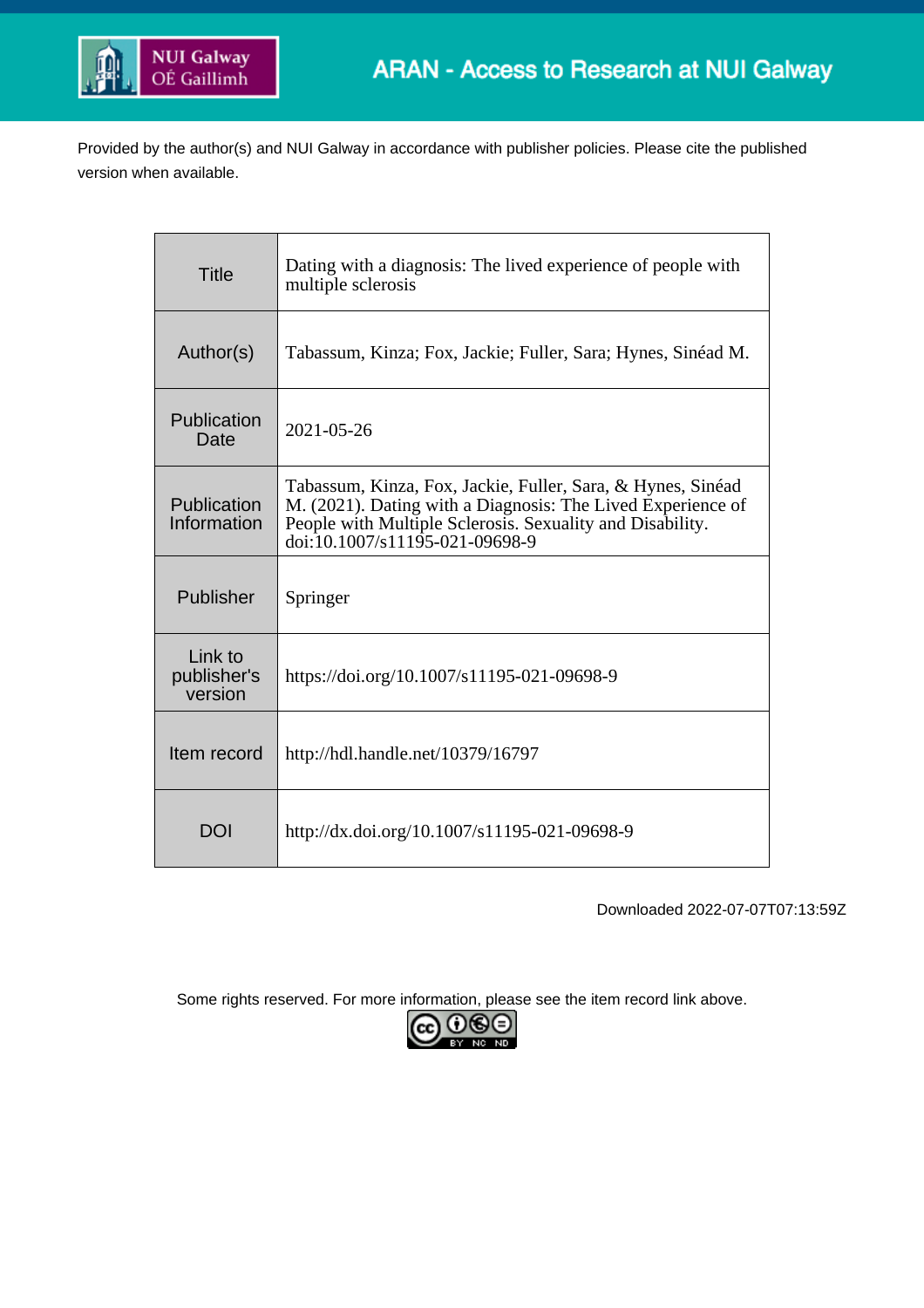**ORIGINAL PAPER**



# **Dating with a Diagnosis: The Lived Experience of People with Multiple Sclerosis**

**Kinza Tabassum1 · Jackie Fox[1](http://orcid.org/0000-0001-7306-1777) · Sara Fuller1 · Sinéad M. Hynes[1](http://orcid.org/0000-0002-3199-7355)**

Accepted: 15 May 2021 © The Author(s) 2021

### **Abstract**

Multiple Sclerosis (MS) is a neurological condition which usually manifests between the ages of 20–40 years. This is a critical period for developing relationships, particularly romantic relationships. People with MS can experience sexual dysfunction, limb weakness, fatigue, pain, reduced mood and bladder/bowel dysfunction; potentially afecting their ability to participate in many meaningful activities, including those associated with romantic relationships, dating or engaging in sexual intercourse. Dating or starting romantic relationships can be difcult for people with physical disabilities as they can experience stigma, negative societal attitudes and the fear of requiring care from potential partners. Dating experiences of people with progressive conditions like MS have not been explored in detail. The aim of this study was to develop a rich understanding of how living with MS interacts with/infuences dating and developing romantic relationships. The study used a descriptive phenomenological design and a purposive sampling strategy. Colaizzi's descriptive phenomenological method was used to analyze the data (Colaizzi, 1978). Five females and two males, aged 23–51, participated in two online focus groups. Dating with a diagnosis of MS is a highly personal phenomenon, characterized by individual diferences in values and experiences. Core to the phenomenon was personal decision-making about disclosure of the diagnosis and ongoing adaptation to the fuctuating nature of the condition with partners in new/developing relationships. The fndings will help health professionals working with adults with MS understand this important aspect of their lives.

**Keywords** Multiple sclerosis · Dating · Romantic relationships · Diagnosis · Ireland

### **Introduction**

Multiple sclerosis (MS) is a progressive neurological condition which primarily afects the central nervous system. Common symptoms include fatigue, limb weakness, cognitive defcits and difculties in speech, vision, bowel, bladder and sexual function [[2\]](#page-17-0). Due to the complex and unpredictable nature of the condition, symptoms often vary in

 $\boxtimes$  Sinéad M. Hynes sinead.hynes@nuigalway.ie

<sup>&</sup>lt;sup>1</sup> Discipline of Occupational Therapy, School of Health Sciences, Áras Moyola, National University of Ireland Galway, Galway, Ireland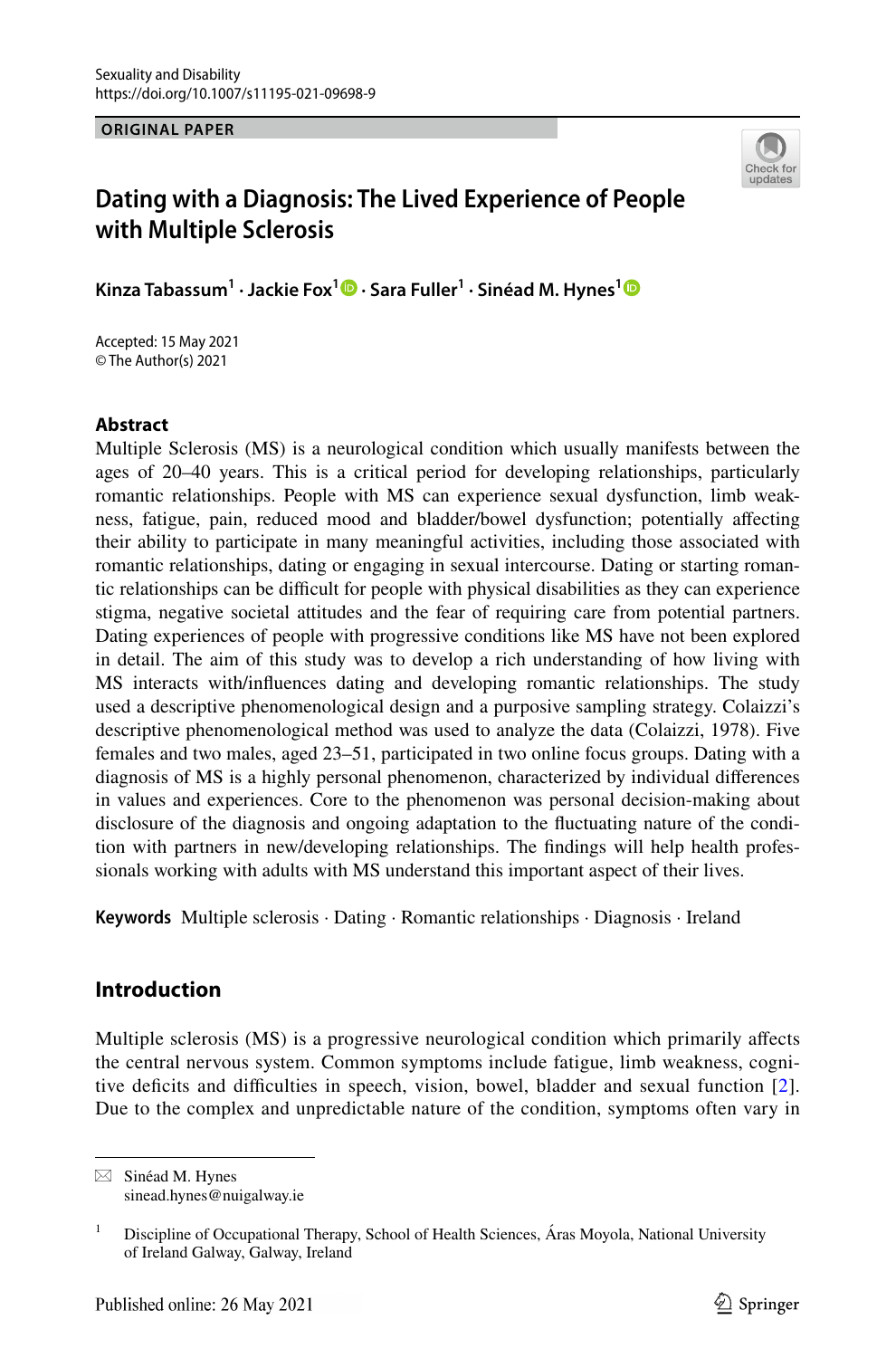severity and presentation [[3\]](#page-17-1). MS can signifcantly impact a person's ability to engage in various meaningful activities, including those related to dating and relationships. Research to date has focused on the impact of MS on marriage or long-term relationships  $[4–7]$  $[4–7]$  $[4–7]$  $[4–7]$  However, there is currently a gap in the literature exploring the dating experiences of people with MS.

A recent review of the literature explored the impact a diagnosis of MS has on familial and social relationships [\[3](#page-17-1)]. Participants described that with time, the physical and psychological presentations of MS created a need for care which impacted their independence and altered roles and responsibilities in relationships. For example, their family members began to take on a caregiving role [[3\]](#page-17-1). In the context of marriage and longterm romantic relationships, the impact of MS manifested as reduced participation in shared activities and reduced emotional closeness with their partner [[3\]](#page-17-1).

The experiences of marriage and long-term relationships for people with MS are diverse and the extent to which the condition impacts relationships varies from person to person. From their research of the impact of MS on interpersonal relationships, Herbert et al. [[8](#page-17-4)] found that most participants felt their relationships became closer as a result of MS or that MS had no signifcant impact on their relationships. However, for some individuals, the diagnosis and symptoms of MS posed challenges which damaged their relationship or contributed to the ending of their relationship. A study by Landfeldt et al. [\[9](#page-17-5)] suggests that a MS diagnosis is associated with a higher risk of divorce among married couples.

A recent Iranian study illustrated that an MS diagnosis can create a fear of separation or rejection from long-term romantic partners  $[10]$ . Individuals also described the impact of physical and psychological changes on their relationships such as reduced intimacy with their partners or behavioral changes, for example increased irritability toward their partner. In relation to dating or forming new relationships—participants perceived themselves as less desirable due to their diagnosis and associated this with a reduced possibility of marriage in the future. As a result, in most cases, participants preferred not to disclose their MS to potential partners. A diagnosis of MS also changed their criteria for partner selection. For example it became more important to fnd someone calm and supportive. MS usually manifests during early adulthood, between the ages of 20–40 years. This is a critical period for the development and maintenance of romantic relationships through dating [\[8](#page-17-4), [10](#page-17-6)]. Dating can be defned as "the process of fnding a romantic partner(s), which might involve many meaningful activities such as: dressing, social activities, online dating, meeting someone for cofee etc." [11 p.2]. To date, there has been little research exploring the lived experience of people with MS as they engage in dating and its related activities.

Although research exploring the dating experiences of people with MS is sparse, studies involving those with physical disabilities demonstrate how the stigma associated with an illness can impact the formation of romantic relationships–where dating someone with an illness is perceived as stressful or associated with anxiety, stigma-byassociation or a burden of care  $[12]$  $[12]$  $[12]$ . From the perspectives of individuals with physical disabilities; physical attractiveness, self-worth issues [[13\]](#page-17-8) or negative societal attitudes such as being perceived as asexual or helpless, have also posed a barrier to dating [[14\]](#page-17-9).

The dating experiences of people with MS may be very diferent to the experiences of individuals with physical disabilities because many of the condition's symptoms are invisible. Research shows that invisible symptoms of MS such as pain, fatigue and cognitive problems have a signifcant impact on social interactions as they create a mismatch between how the individual appears on the outside and how they are feeling internally [[15](#page-17-10)]. These invisible symptoms are often perceived as the most distressing and difficult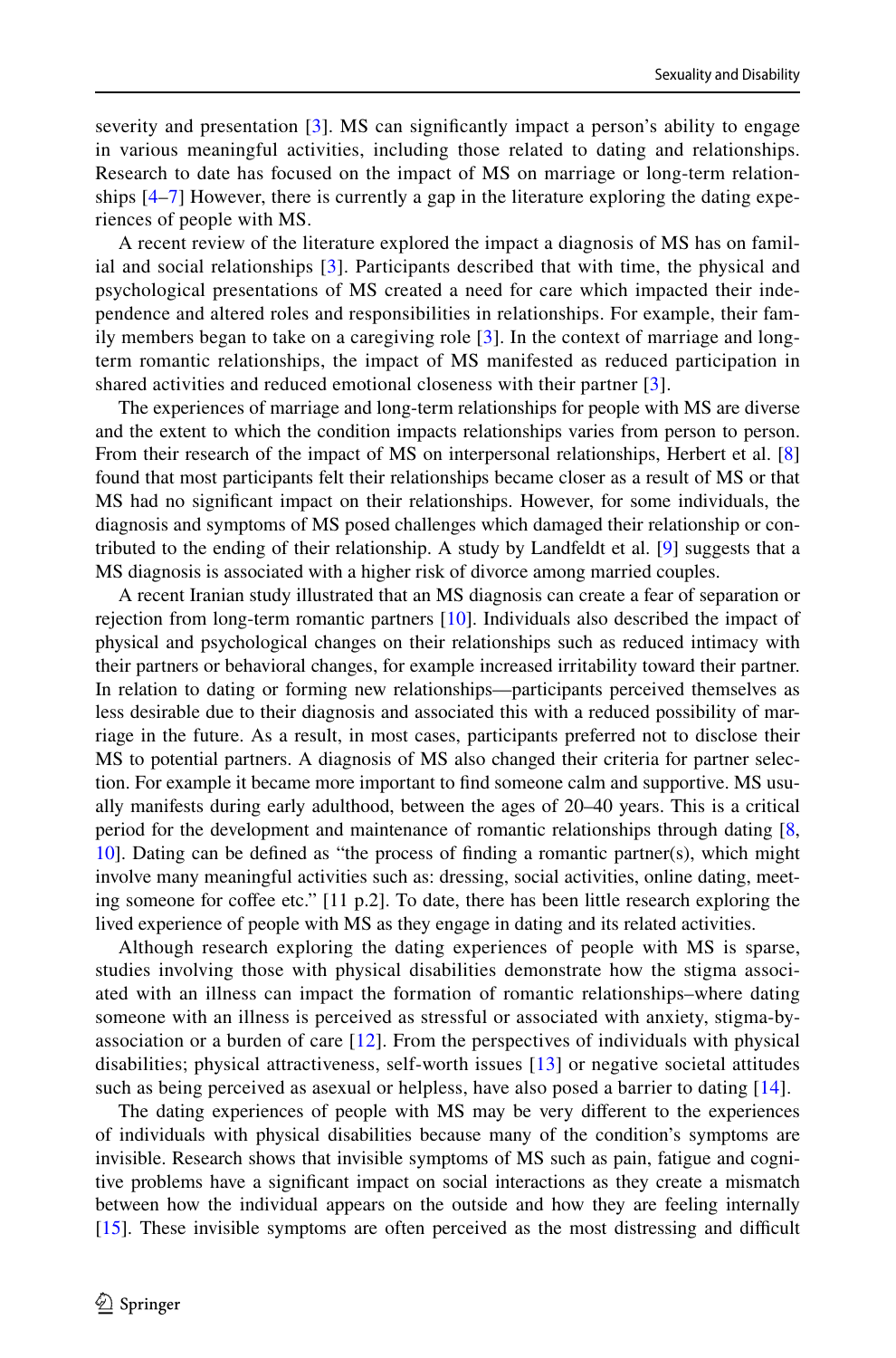symptoms of MS as they can result in under-recognition of their condition during social interactions [[15](#page-17-10), [16](#page-17-11)].

Research to date has shown that the diagnosis and symptoms of MS can impact family relationships, marriage, and long-term relationships [\[9,](#page-17-5) [10\]](#page-17-6). However, very little is known about the experiences of people with MS as they partake in the occupations associated with dating and form or maintain romantic relationships [[10](#page-17-6)]. This study is being carried out in response to the lack of research around this phenomenon to elicit valuable insights. Obtaining the perspectives of people with MS related to dating can provide key information which may help healthcare professionals address any challenges and improve the quality of engagement and participation in occupations that are associated with dating.

### **Methods**

#### **Study Design**

This qualitative study used descriptive phenomenological methodology to develop a rich understanding of the impact of MS on romantic relationships and dating. A qualitative research design is considered appropriate when the aim of the research is to explore the subjective or lived experiences of participants in depth [\[17](#page-17-12)]. Due to the paucity of existing literature in this area, descriptive phenomenology was chosen as the overarching approach to allow for a rich, in-depth exploration of this poorly understood phenomenon [[18](#page-17-13)]. In descriptive phenomenological studies, care is taken to describe the phenomenon as it appears to participants, without adding details or explanations that are "not given" by them i.e. avoiding interpretation, theoretical viewpoints, making assumptions or holding hypotheses [\[19\]](#page-17-14). To ensure this was achieved, the authors identified and questioned their pre-understanding of the dating phenomenon to ensure that the authentic lived experiences of the participants were brought to the fore [\[20\]](#page-17-15). They refected on their own assumptions, values and life experience through refective journal writing prior to the study and continued to maintain a refective and questioning attitude throughout, for example, by holding joint data analysis meetings where diferent understandings of the meaning of participants' statements could be debated and clarifed.

### **Participants**

A purposive sampling strategy was implemented to identify participants with relevant knowledge or experience to address the research topic. This allowed the authors to capture a rich, thick and in-depth description of the phenomenon. The researchers attended to the context as well as detailed description and interpretation of the phenomenon. Participants were recruited from the support organization MS Ireland through their social media accounts (Facebook and Twitter), website and mailing lists. Participants who were interested in partaking in this study self-recruited by contacting the authors and were eligible to participate if they: (i) were aged 18 or over (ii) had a diagnosis of MS (iii) were able to communicate in English and (iv) had an email address and computer or smartphone access to participate in the online focus group. Participants were excluded if they (i) were co-habiting with a partner or married (ii) had a comorbid diagnosis of a neurological disorder or (iii) were not able to provide informed consent. Nine people expressed an interest in the study and seven consented to participate.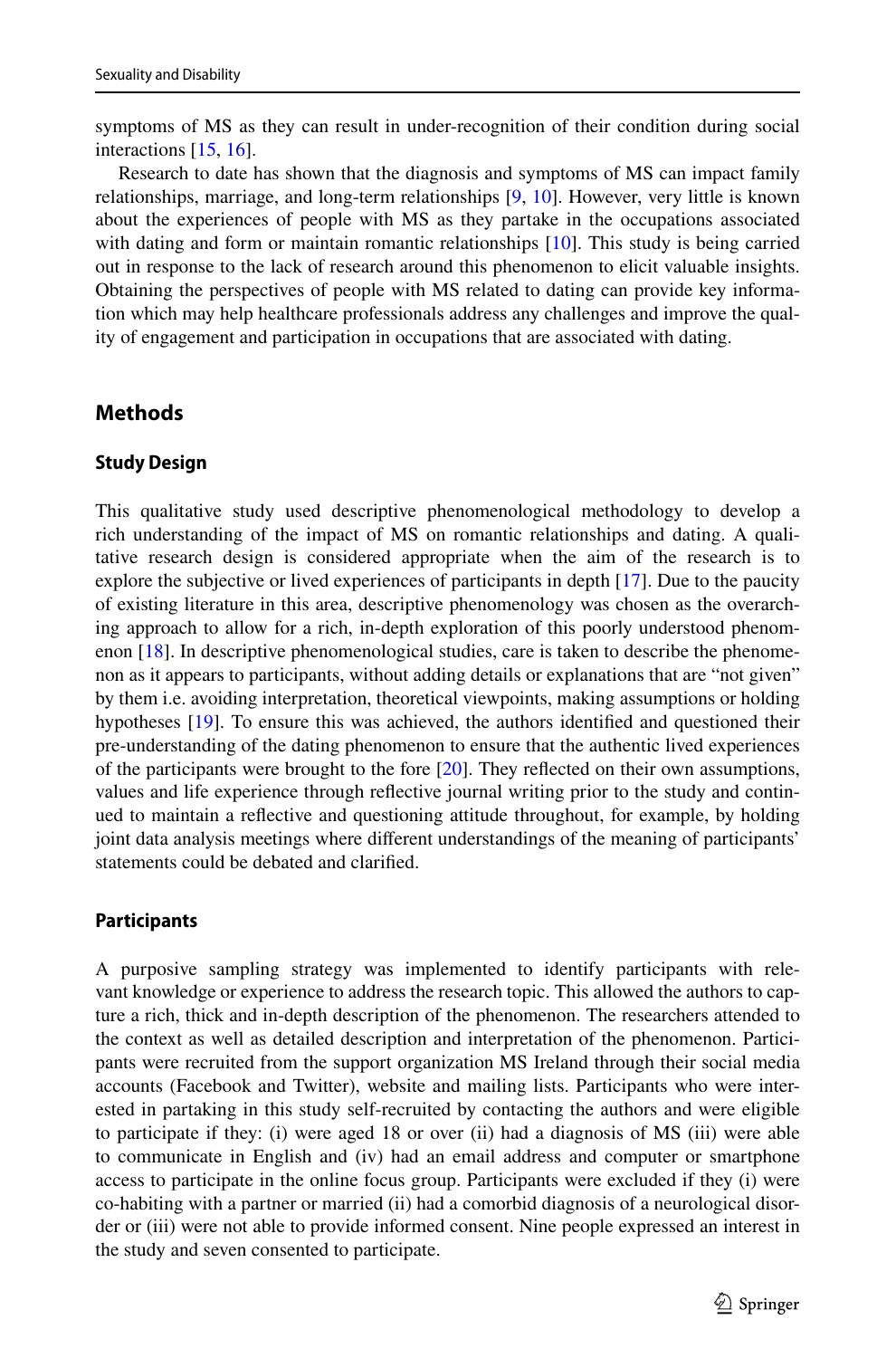### **Procedure**

Ethical approval was obtained from the Research Ethics Committee at the National University of Ireland, Galway (REC reference: 19-Dec-16). Two online focus groups were conducted in June and July 2020 using the online video-conferencing software Zoom. After giving written consent, participants were asked to fll out demographic details through an online, secure form prior to the interviews. Each focus group lasted for approximately one hour and was conducted at a time that was convenient to participants. The focus groups were facilitated by two of the authors, with one leading and one taking feld notes or providing technical assistance if required.

Focus groups can elicit high quality qualitative data where the information gathered is mainly generated through the discussion between participants [[21](#page-17-16)]. Due to the lockdown in place in Ireland at the time of the study because of the COVID-19 pandemic, online focus groups were considered to be the safest and most appropriate method of data collection. Research shows online focus groups can elicit the same quality of data as inperson focus groups [\[22\]](#page-17-17). This method of data collection also allowed recruitment of participants from a larger geographical area and reduced some of the limitations associated with in-person focus groups such as travel, cost and unfamiliar environmental context.

The development of interview questions was guided by Bevan's method [\[23\]](#page-17-18) of carrying out phenomenological interviewing. In line with this method, questions were structured to frst place the phenomenon in context, moving on to apprehend the phenomenon and fnally clarifying the phenomenon [[23](#page-17-18)]. Expert review of the interview guide (see Appendix) and consultation with a patient representative ensured that the questions designed were appropriate for data collection. The co-facilitator made detailed contextual notes throughout the focus groups to record important details which otherwise could not be captured solely through verbatim data, for example, gestures and facial expressions. The authors engaged in refexive analysis following each interview to make note of initial thoughts and observations. Examples of the interview questions are given in Table [1.](#page-5-0)

#### **Data Analysis**

Following verbal and written consent from participants, audio-recorded data from the focus groups was anonymized and transcribed verbatim. The authors used Colaizzi's [\[1](#page-17-19)] descriptive phenomenological method to analyze the data (see Tabl[e 2](#page-6-0) for example). Memos were used to track emerging thoughts and maintain refexivity throughout data analysis. Data analysis was completed independently by the authors and emergent fndings were discussed during joint data analysis meetings. Using Colaizzi's [\[1\]](#page-17-19) seven-step method, the authors independently analyzed the data by (1) reading and becoming familiar with the data (2) identifying signifcant statements relevant to the phenomenon of dating (3) formulating meanings (4) clustering themes (5) developing a rich description of the phenomenon (6) producing the fundamental structure and (7) completing member checking by returning the rich description back to participants to verify if it was an accurate analysis of their lived experience  $[18]$ .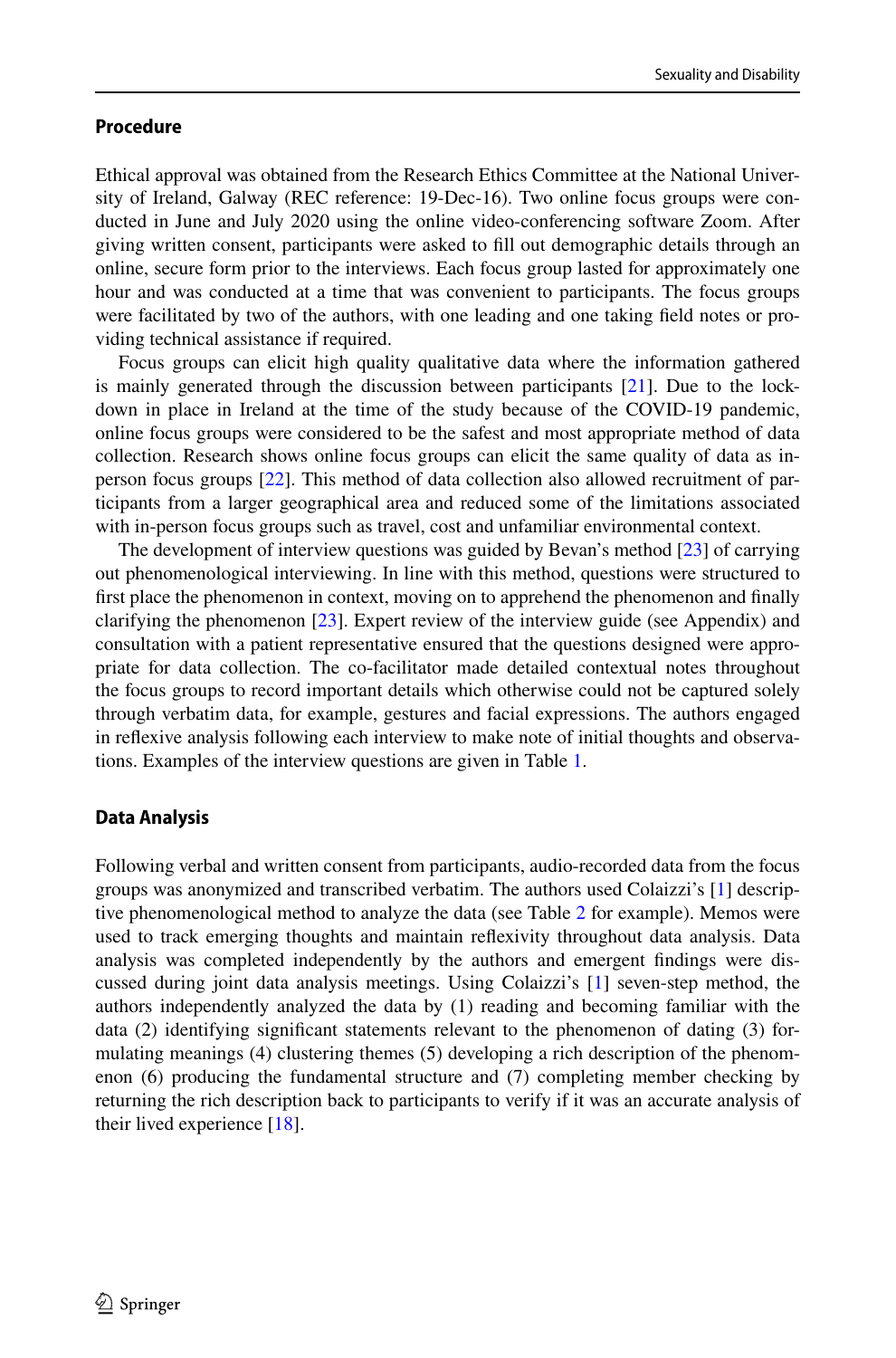|                                                                                               | Contextualising questions-broad description of the phenomenon Followed by apprehending the phenomenon more fully—eliciting<br>more detailed descriptions of pertinent events/experiences | phenomenon is not, or when there<br>non—understanding what the<br>Finally clarifying the phenom-<br>are changes to the experience |
|-----------------------------------------------------------------------------------------------|------------------------------------------------------------------------------------------------------------------------------------------------------------------------------------------|-----------------------------------------------------------------------------------------------------------------------------------|
| Can you describe for me what it is like to date with MS?                                      | Can you describe for me how you find dates? What is that experience How have things been different<br>like?                                                                              | since COVID-19? How has your<br>dating life changed? (if it has?)                                                                 |
| Can you describe for me any experiences that would give me a<br>good idea of what it is like? | Can you describe what the early stages of relationships are like with<br>MS, from your experience?                                                                                       |                                                                                                                                   |
|                                                                                               |                                                                                                                                                                                          |                                                                                                                                   |

<span id="page-5-0"></span>**Table 1** Development of the descriptive phenomenological interview [[23](#page-17-18)]

Table 1 Development of the descriptive phenomenological interview [23]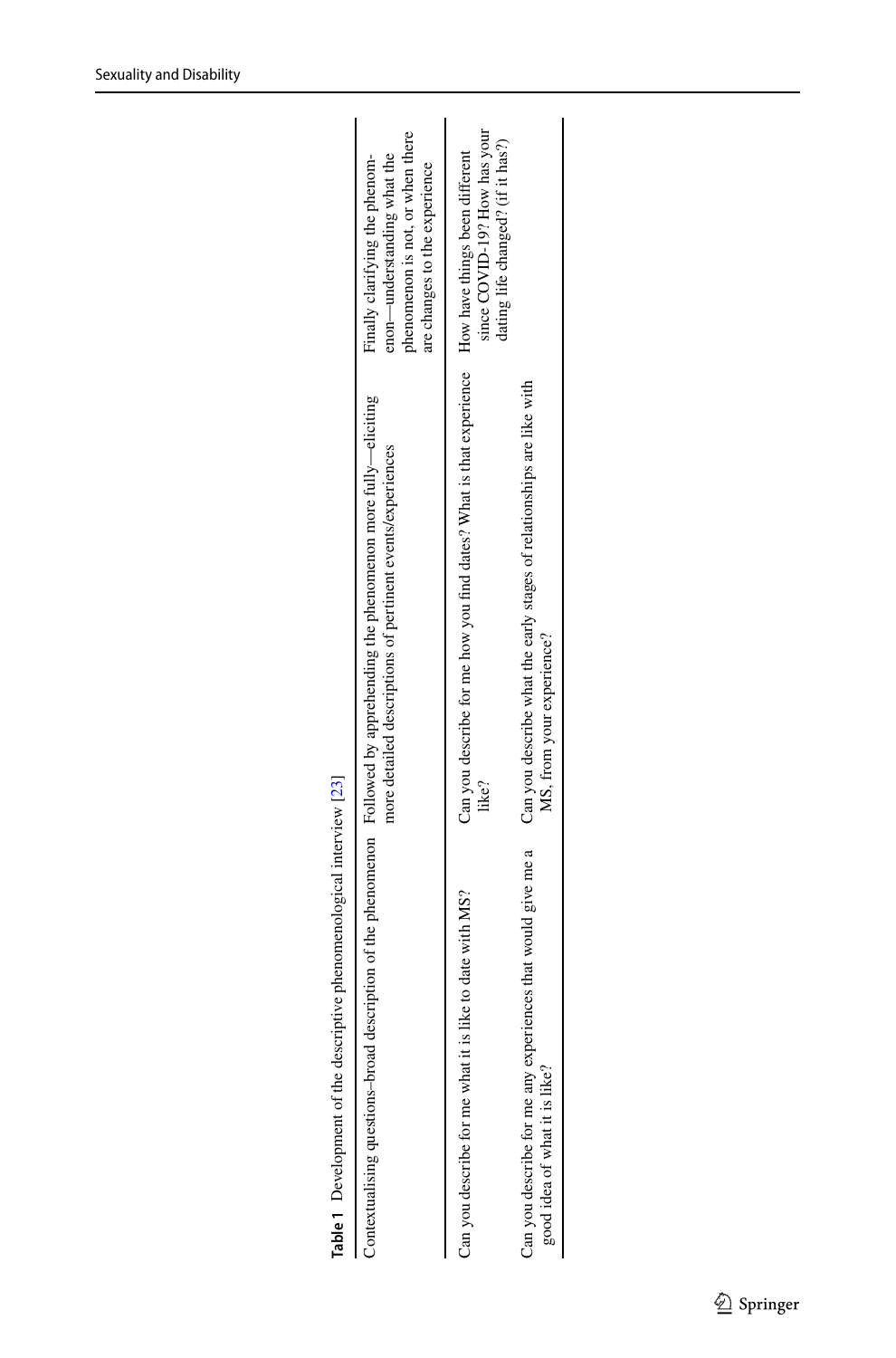<span id="page-6-0"></span>

| Table 2 Example of data analysis p | process using Colaizzi Method.                                                                                                                                                                                                                                                                                                             |                                                                                                                                                                                                                                                                                                                                                                           |                                                                            |                                                                                                                                                                                                                                                               |                                                                                                                                                                                                                                          |
|------------------------------------|--------------------------------------------------------------------------------------------------------------------------------------------------------------------------------------------------------------------------------------------------------------------------------------------------------------------------------------------|---------------------------------------------------------------------------------------------------------------------------------------------------------------------------------------------------------------------------------------------------------------------------------------------------------------------------------------------------------------------------|----------------------------------------------------------------------------|---------------------------------------------------------------------------------------------------------------------------------------------------------------------------------------------------------------------------------------------------------------|------------------------------------------------------------------------------------------------------------------------------------------------------------------------------------------------------------------------------------------|
|                                    | Data analysis step Identifying significant state-<br>ments                                                                                                                                                                                                                                                                                 | Formulating meanings                                                                                                                                                                                                                                                                                                                                                      | Clustering themes                                                          | Exhaustive description                                                                                                                                                                                                                                        | Fundamental structure                                                                                                                                                                                                                    |
| Explanation                        | scripts where key points were<br>Sections of verbatim tran-<br>made                                                                                                                                                                                                                                                                        | ments to identify meanings<br>related to the phenomenon<br>Analysing significant state-                                                                                                                                                                                                                                                                                   | themes that appear<br>fied meanings into<br>Grouping identi-<br>frequently | themes related to the phe-<br>A detailed description of<br>nomenon                                                                                                                                                                                            | description encompassing the<br>essential composition of the<br>Summary of the exhaustive<br>phenomenon                                                                                                                                  |
| Example                            | It's just always in the back of<br>like how is it gonna come up,<br>gotten that bit out of the way.<br>your mind until it comes up-<br>possibility that it's gonna be<br>what's their reaction gonna<br>thing properly until you've<br>when is it gonna come up,<br>be, cause there's always a<br>"You can't relax into some-<br>bad" [P3] | the back of one's mind until<br>something that is always on<br>it will come up, or what the<br>be. There is a fear that their<br>other person's reaction will<br>diagnosis is disclosed. It is<br>how it will come up, when<br>it comes up. You wonder<br>relationship until the MS<br>or feel comfortable in a<br>It is difficult to relax into<br>reaction could be bad | disclosing that you<br>associated with<br>Fear of rejection<br>have MS     | Figuring out exactly when it is<br>eration of the circumstances<br>careful thought and consid-<br>appropriate to disclose the<br>diagnosis in a developing<br>romantic relationship can<br>under which it should be<br>be difficult and requires<br>disclosed | careful thought and considera-<br>developing romantic relation-<br>to disclose the diagnosis in a<br>ship is personal and requires<br>tion about the circumstances<br>Deciding when and whether<br>under which it should be<br>disclosed |
|                                    |                                                                                                                                                                                                                                                                                                                                            |                                                                                                                                                                                                                                                                                                                                                                           |                                                                            |                                                                                                                                                                                                                                                               |                                                                                                                                                                                                                                          |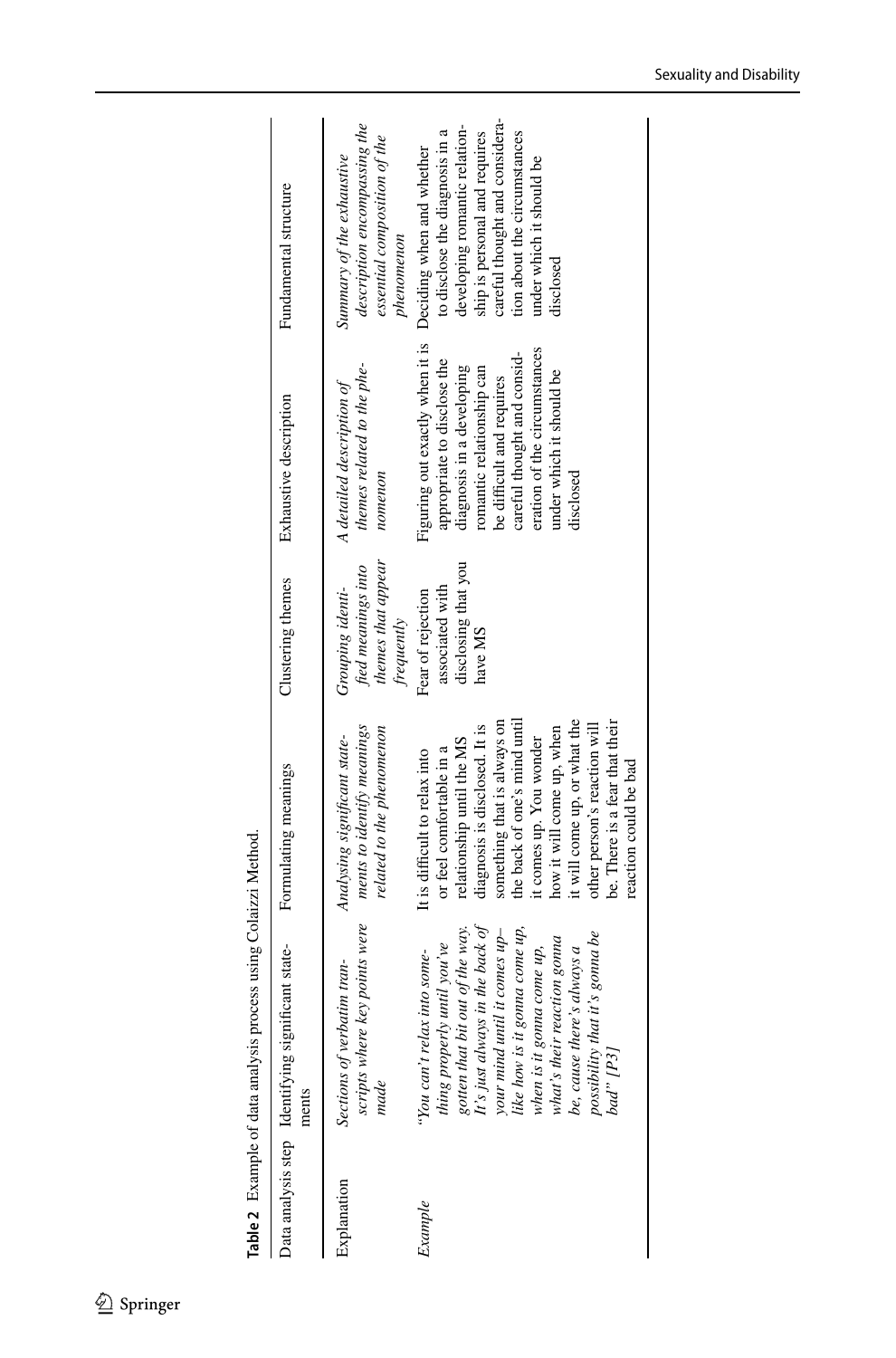### **Trustworthiness**

Credibility was ensured through investigator triangulation and member checking (occurring at two stages during the analysis process). Dependability and confrmability were ensured through detailed description of the research steps in an audit trail. The authors ensured that refexive bracketing was done consistently throughout the research process in order to be self-aware of their own preconceived ideas, beliefs or assumptions which they may bring to the research. Refexive bracketing is a core element of descriptive phenomenology which allows the researcher to separate their own subjective views from those of the participants, to allow for an accurate account of the essence of the lived experience of the phenomenon, thus enhancing validity of the fndings [\[24\]](#page-17-20). Finally, the COREQ (Consolidated criteria for reporting qualitative research) [\[25\]](#page-17-21) checklist was also used to aid with reporting of the research and enhance rigor and trustworthiness.

# **Results**

Five females and two males participated in the study. Five participants took part in the frst focus group and two participants took part in the second. Participants were allocated to groups based on their availability. Participants were aged between 23–51 years. Six participants had a diagnosis of relapsing–remitting multiple sclerosis and one participant had a diagnosis of primary progressive multiple sclerosis. Years since MS diagnosis ranged from 4–16 years.

The output of a study using Colaizzi's descriptive phenomenological method is a "fundamental structure" which is a synopsis of the phenomenon–closely linked to the participants' description, without the overlay of researcher interpretation [\[1](#page-17-19), [26](#page-17-22)]. This structure is organized under four themes and was confrmed and added to by the participants during the member checking process:

- 1. Disclosing the MS diagnosis is a personal choice
- 2. There is a negative perception associated with having MS that you frstly need to address yourself
- 3. MS can impact dating and dating activities
- 4. Online dating can be intense, but COVID-19 has been a leveler

### **Disclosing the MS Diagnosis is a Personal Choice**

Dating with a diagnosis of MS is a highly individual phenomenon, characterized by differences in values and experiences. One of the key experiences is the disclosure of the MS diagnosis to a potential partner. Deciding when and whether to disclose the diagnosis in a developing romantic relationship is personal and requires careful consideration about the circumstances under which it should be disclosed.

*"You can't relax into something properly until you've gotten that bit out of the way. It's just always in the back of your mind until it comes up – like how is it gonna come up? When is it gonna come up? What's their reaction gonna be? Because there's always a possibility that it's gonna be bad" (P3)"*.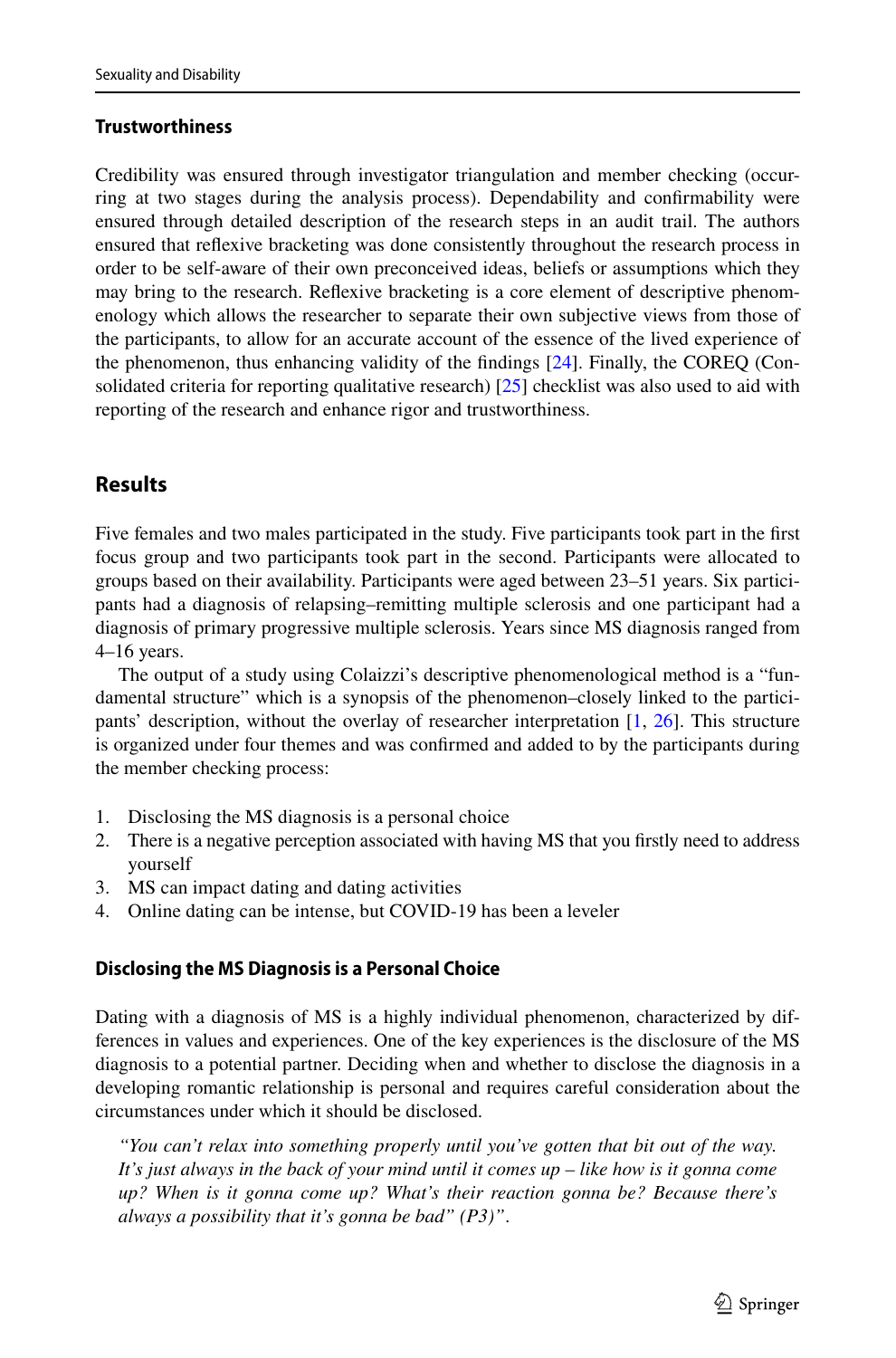Diferent strategies are used to disclose the MS diagnosis which are unique to the individual and their experiences. Some people choose to disclose their diagnosis clearly at the same time as they disclose another important aspect of their life, for example, a child from a previous relationship. Others prefer to disclose their MS indirectly or "naturally" through their social media or hide their surname until they feel comfortable with the person fnding out more about their lives.

*"When I feel more comfortable I go: "Oh ok my second name is \_\_\_" and they usually look it up, and it's like this girl… like MS is like nothing. She's having a great time like you know? (laughs) They come back to the [person] that they got to know previously" (P1).*

The decision of when and how to disclose an MS diagnosis is also based on perceptions of the potential partner. Some prefer to disclose the diagnosis straight away during the initial stages of a romantic relationship as they believe there is no point in developing a relationship with someone if the MS is not something that the potential partner can deal with. To give time for this decision-making, other people may prefer to wait until later in the relationship before they introduce their MS. This allows the individual to get to know their potential partner, become more comfortable with them and judge whether they possess the characteristics that they would want in a future partner. Sometimes, MS comes up naturally in a conversation and is introduced in this way.

For some people, early disclosure is used as a way of avoiding individuals who seek out relationships with people with disabilities—who view the person with the disability as a "tragic victim" or "damaged" and want to "rescue" that person or want them to be dependent. There is a fear for some that revealing the diagnosis before meeting someone may give rise to preconceived ideas–that the person with MS will have a physical disability and will *"come in with a stick or a chair (P2)".* It was agreed that MS does not reduce your value as a person or mean that you will settle for less in a relationship. Everyone has something in life that they struggle with, which they bring to the table when dating–and MS is no different; "*the unpredictability of MS makes it[dating] far more interesting. Perfect is boring*" (P5).

Some people believe that if they do not view their MS as an issue themselves, there is no reason why anyone else should. The MS did not change standards or the type of people one is interested in. Embracing a hardship such as MS and handling the condition with a positive mindset can tell a lot about a person's character early in a romantic relationship–it shows the partner how the person deals with negative situations or hardships in life early in a romantic relationship instead of months or years down the road.

### "*If you're going out with someone and don't mention your MS like it's a problem, mention it like it's something interesting you beat everyday–that's what I do*." (P5)

There can be a fear of rejection associated with the disclosure of the MS diagnosis. Until the diagnosis has been disclosed, it can be difficult to feel comfortable or secure in a new relationship as there is uncertainty around what the partner's reaction will be–sometimes it may go well and other times it may not. In some circumstances the disclosure of an MS diagnosis contributes to the ending of relationships. As a result of this some people fear that having MS will reduce the likelihood of someone wanting to date them. The emotional impact of rejection due to MS can be signifcant especially if the person was emotionally invested in the relationship;*"you think you're getting on well with somebody and then you drop the MS and they're just gone… which is quite soul destroying" (P4).*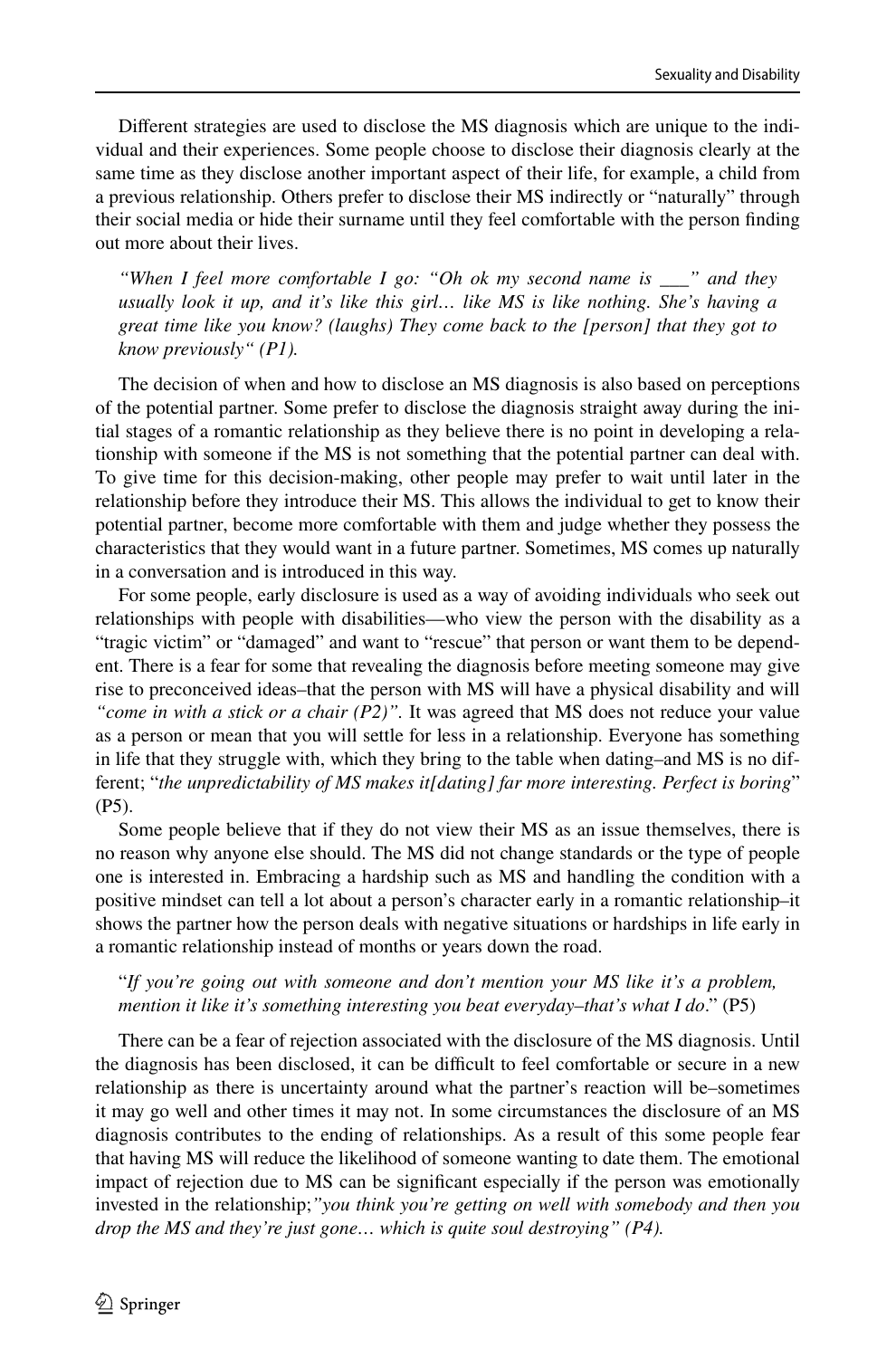Those who have experienced rejection due the MS diagnosis sometimes decide to hide this fact–covering up the symptoms as something else, or avoiding disclosure for as long as possible: *"It complicates things in my own mind and also I believe it will be in other people's as well, so I just don't tell anybody anything (P4)"*. This is done to be judged without MS, rather than being intentionally untruthful.

*"I wanna be judged as a person–not as a person with MS, which to me and to other people does have some negative connotations with it, so how do I tell people?(P4)".*

However, it is acknowledged that not sharing the MS diagnosis until much later on in a relationship can lead to other problems such as feelings of betrayal and mistrust. A potential way of avoiding such complications for some is to be open about their MS diagnosis on social media.

"…*that is why I give them Instagram or something like that cause then … my Instagram is everything from paragraph-long MS posts to drunken pictures from nights out. You can see the whole person. But I almost do that to avoid [a negative reaction]. If they stop talking to me, I don't have to necessarily know if it was my MS or not because people ghost you at the best of times, even if you haven't told them that you have MS*" (P3).

Finally, it is common for people to date someone within their friendship groups, which means that it is likely that their partner will already know about their MS diagnosis. During the initial period after receiving MS diagnosis, some people abstain from dating, not wanting to introduce strangers into their lives at that point in time.

### **There is a Negative Perception Associated with having MS that you Firstly Need to Address Yourself**

Reactions to receiving the MS diagnosis can be mixed. Sometimes it is difficult to deal with the emotional impact of the diagnosis because it can make people feel vulnerable, frightened and uncertain about how it will impact their life–including their romantic relationships. Having the right information at the time of the diagnosis is essential to avoid *"a fullon freak out" (P6).* Others accept their diagnosis more readily as it is a relief to know why they're experiencing certain symptoms. Being in a relationship while going through the process of diagnosis can be taxing because of the extra burden of dealing with the partner's emotional response or reassuring them.

*"I was quite pleased to be single because then I didn't have a partner that… would almost need reassuring I'd rather have gone through it myself got it sort of sorted in my own head frst… rather than becoming… sort of wrapped up with a partner's attitude and their approach and how it afects the relationship (P7)".*

For this reason, there can be relief (for some) not to be in a relationship at the time of receiving the diagnosis. This allows the person to come to terms with their MS frst in their own head without the emotional labor of dealing with someone else.

People's perceptions of MS are often tied up in images of disability. These images or false perceptions arise from a complex mix of outdated or previous generational experiences of MS, worst-case scenarios portrayed by MS fundraisers and media portrayal of people with MS. There is also a perception that the person with MS will "eventually die",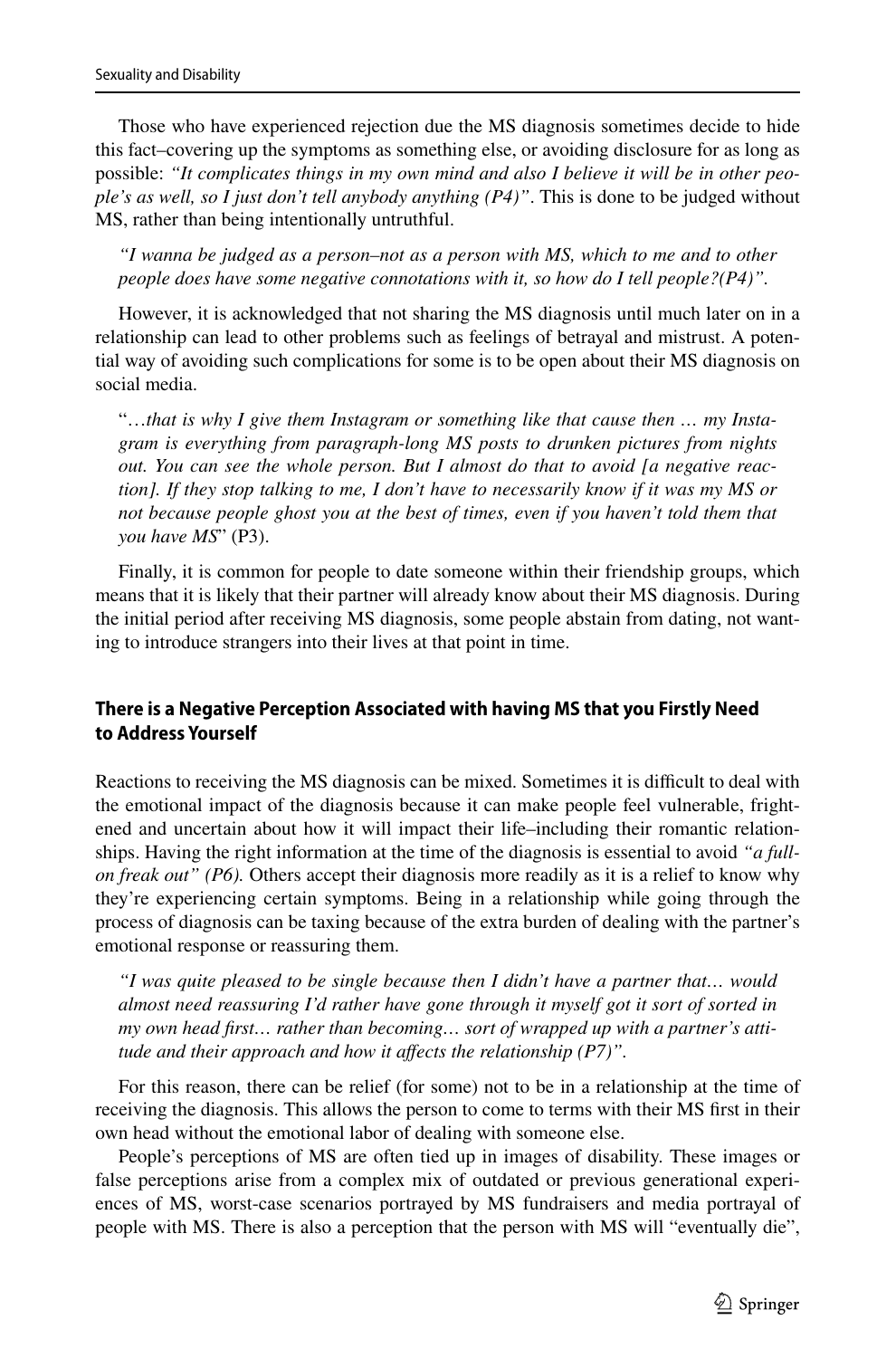therefore one should be cautious about becoming invested in or romantically involved with them.

These false perceptions often must be addressed during dating. Constantly educating people about MS can, however, become emotionally draining and exhausting and it can be a challenge for participants to manage the "*emotional labor of dealing with someone else's fallout*" (P6) when learning about MS. This is viewed as even more challenging if the type of MS is not commonly known, for example primary progressive MS, or if the diagnosis is very recent, as the person themselves is still in the process of learning about their MS and how it afects them. Therefore, some people will only go into detail about their condition if they are emotionally invested in that person.

"*I would wait a while just because it is emotionally tiring trying to deal with somebody else's response to it and then kind of reassuring them and it's like, do I really want to be spending my time reassuring somebody? (It) is like almost twice as much energy is invested into reassuring somebody. I don't feel there is a big problem but the somebody else kind of requires me to kind of look after them to make sure they're okay with it*" (P7)

The information available to the public about MS is also viewed as unhelpful in this regard, as it means that you have to explain which symptoms are relevant to you and which are not. The information available about MS can be alarming and can leave potential partners who research the condition misinformed. People are reluctant to point others to any resources or encourage others to do their independent research–the person with MS themselves will always remain the best source of information about their MS.

### **MS can Impact Dating and Dating Activities**

MS symptoms such as trigeminal neuralgia and hypersensitivity can impact the physical intimacy between a couple. Hypersensitivity in areas of the body can make physical afection uncomfortable for the person with MS. This can have an emotional impact; *"it feels awful …to shudder at the touch of your partner, tell them to stay away from you and*…*it isn't nice"* (P2).

The symptoms of MS may complicate the practical aspects of dating. Dating activities may be limited or restricted due to pain or fatigue–these may range from simple activities such as going for walks to more complex activities such as climbing. As a result, dating activities have to be chosen carefully and planned in advance to consider the practicalities of the date such as parking, suitability of the building or place, length of the activity and strategies which may be used to adapt such as taking breaks during a walk, drinking coffee to counteract the fatigue. Pre-date planning about these adjustments can also use up a lot of energy.

Adapting to the unpredictable nature of the condition may be challenging for couples as they adjust to the day-to-day uncertainties. This can be frustrating and is thought to have a greater impact on the partner, as the person with MS may be more used to the fuctuating nature of their condition. It takes a certain "*type*" of partner to deal with this—someone who is patient, understanding and willing to learn how to adapt to the uncertainty of the condition:

*"I think there are certain types of people that just wouldn't be able to deal with the day to day… you just have to be patient, you have to be understanding (P2)".*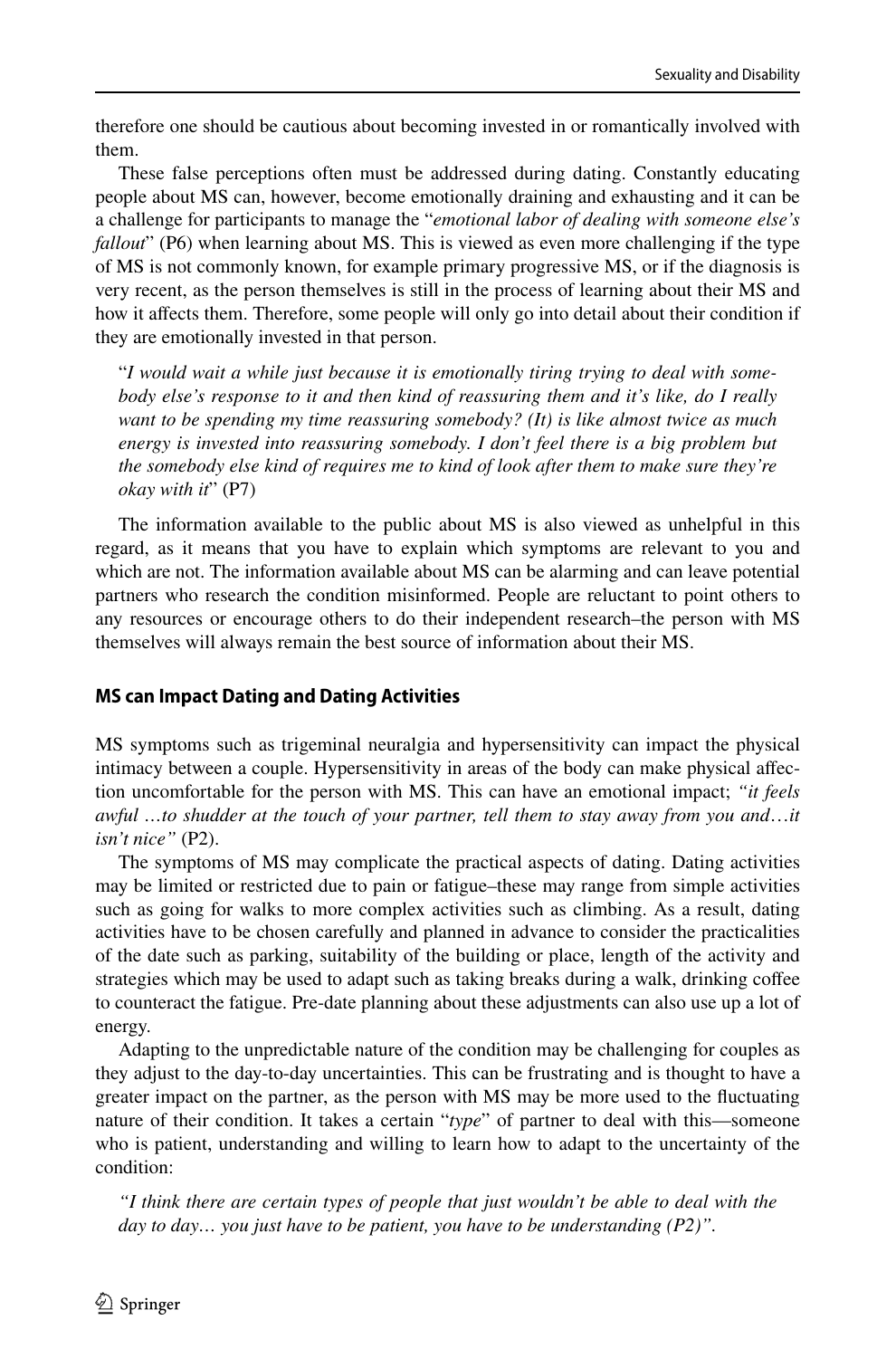Clear communication with your partner and developing strategies to facilitate understanding of the condition is important. This could include being honest and straightforward about last-minute changes to plans (otherwise it could create a misunderstanding that there is something wrong with the partner or the relationship). Involving the partner with the management of the condition such as bringing them to MRI appointments or blood tests is also helpful as it allows the partner to better understand how the MS may or not impact their partner.

#### **Online Dating can be Intense, but COVID‑19 has been a Leveler**

Online dating apps or websites are frequently used amongst people with MS. Online dating can provide an opportunity to meet more people, particularly for those living in rural areas. The experiences of online dating are varied–sometimes it is easier or more efficient, but it can still pose challenges.

Online dating is preferred by people who do not go out very often and therefore don't have many opportunities to meet potential partners in person. Online dating may be viewed as sequential–people transition from getting to know each other to developing a romantic relationship and then meeting for in-person dates. Online communication like voice messages can help to get a clear sense of the person and allows people to get to know each other without judgement. Some people fnd it easier to be expressive online compared to in-person. Online dating also provides the opportunity to meet a larger variety of people for dating.

For some, online dating is more intense or emotionally difficult as it requires strength to put themselves out there. Online dating can be more work compared to in-person dating as the process may take more time and could be construed as similar to business networking. Finally, some people believe that online dating is not realistic. This is because people may portray a false online persona which may not match what they are like in real life.

*"… you imagine them to be more than they are–it's like reading a book, reading a book is always better than watching a film because you imagine it the way you want and somehow you brain decides that that is what this person looks like this is how they are and you do it for yourself so you always think of very positive things but when you meet them in person it's not the same (P4)".*

Furthermore, some aspects which may be obvious in real life may not be easy to fgure out through an online dating profle. Therefore, for some people, meeting in real life is more important to understand the character and personality of the potential partner.

Online dating is done in phases and it may suit a certain stage of life, for example if you move to a new location, or are older. Some people believe that it is easier to date with MS when older, as they come to an acceptance of their condition, become more grounded in themselves and realize that they do not need a relationship in order to feel fulflled. A shift in perspective occurs–the MS is viewed as a major issue when younger, however with age there is a realization that the MS is only one part of them as a whole person. Finally, dating can be easier when older as people gain life experience and as a result, become more tolerant or accepting of other people's "perceived faws". This acceptance makes it easier to share the diagnosis with people.

The COVID-19 pandemic has not had a signifcant impact on dating experiences of participants, although it may have given people a push to start dating online. Lockdown limits dating options and makes it more difficult to meet people in real life. Long distance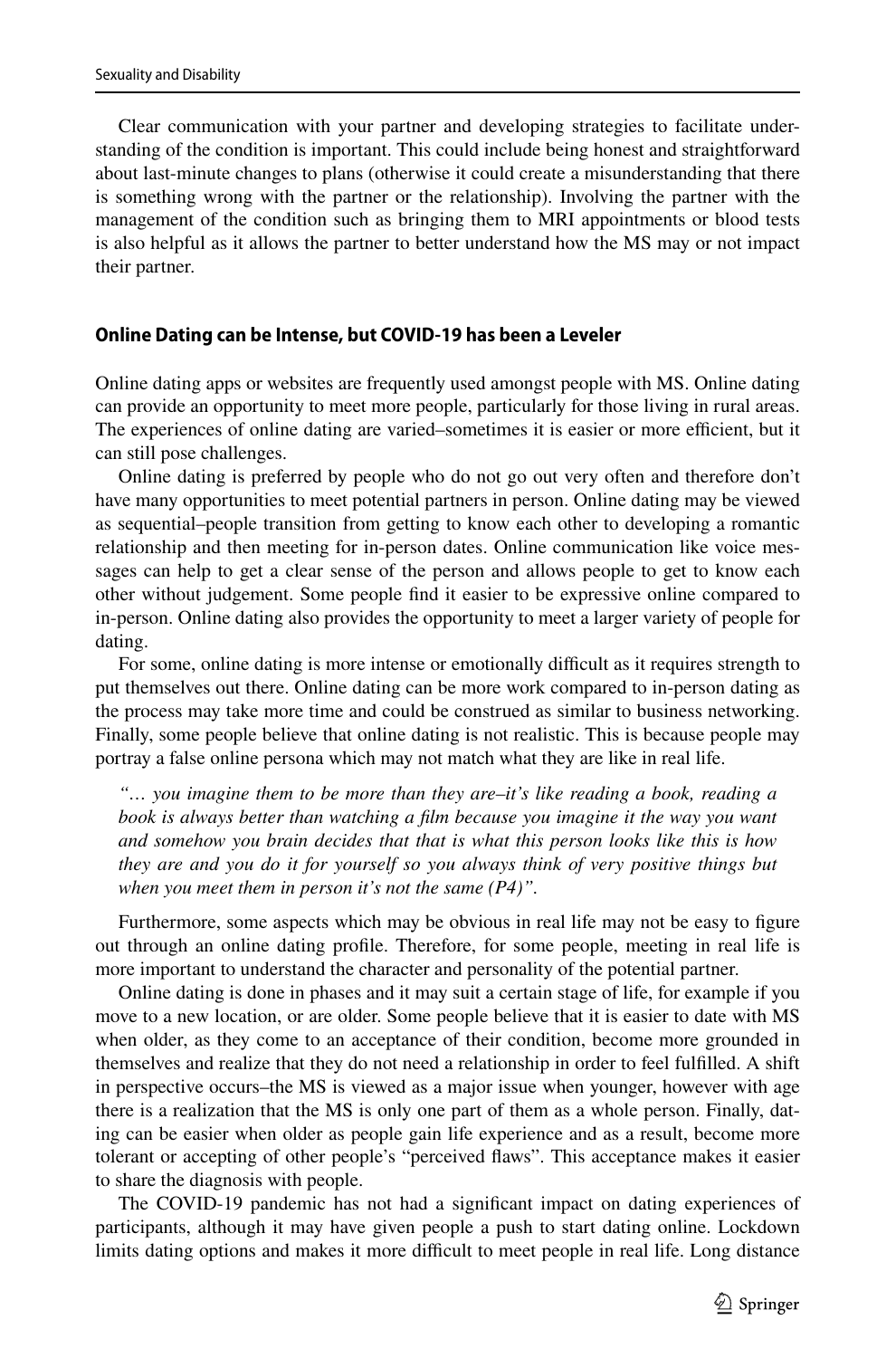relationships are possible during COVID-19 due to online communication. Online dating during COVID-19 has been positive– COVID-19 is considered "*to be a great leveler*" as everyone is now doing the same thing for dates. There is more choice, as more people are engaging with dating apps and websites during COVID-19—though many people who prefer in-person dates over online dating may have lost interest in dating during COVID-19.

### **Discussion**

Findings from this study show that, overall, dating is a phenomenon experienced differently by people, depending on their past experiences and outlook. However, decision making around the disclosure of the diagnosis is central to the lived experience of dating. People choose when to disclose their diagnosis and how they disclose their diagnosis based on personal values, beliefs and most importantly, previous dating experiences. Some people prefer to disclose the diagnosis in the early stages while others may prefer not to disclose their diagnosis at all due to negative reactions from partners experienced in the past. Research has found [[27](#page-17-23)] that a signifcant number of people with MS will go out of their way to keep their MS diagnosis hidden from others. These fndings are refective of the online dating experience of people with disabilities reported elsewhere [\[28\]](#page-18-0). For people with physical disabilities, engaging in online dating forces them to confront their disability as part of their identity [\[28\]](#page-18-0). For people with chronic health conditions or disability, it is evident that there is a laborious and intense process involved in (online) dating that involves understanding and navigating group norms [[29](#page-18-1)].

Disclosure of MS diagnosis is often considered to be "high risk" and can have negative implications, particularly in the context of employment [\[30\]](#page-18-2). Participants in the current study also spoke about the risks involved in disclosing their diagnosis early on when building relationships. Because MS is often seen as an "invisible" disability [\[31\]](#page-18-3) there is a need to disclose at some point, unlike disabilities which can be seen. There can be an expectation that people disclose more severe and "visible" disabilities to future partners more so than those considered to be "invisible" [\[29\]](#page-18-1). Interestingly, here we found that some participants used the process of diagnosis disclosure as a way of fltering out people that they would not want to date or for whom MS would not be something they would be willing to deal with. This method of proactive disclosure has also been reported as a way of "*weeding out those who aren't mentally or emotionally equipped to date someone with a disability*" [29, p 8]. Also, in the current study, people expressed that having MS did not mean that they had to now change their standards or settle for less, which is in contrast to a similar Iranian study [\[10\]](#page-17-6).

Grytten and Maseide [\[32\]](#page-18-4) consider one's identity and sense of self to be central to the decision to disclose a diagnosis. In the current study, it is clear that they thought it was important for them to be comfortable with their own diagnosis before they went through the process of disclosure with others. People with MS incorporate their diagnosis into their identity, but it takes time [[33](#page-18-5)]. This process can have a positive impact on mood and happens more easily when the diagnosis itself is not stigmatized [[33](#page-18-5)], which was not the experience of the participants in the current study. Participants spoke about how it can be exhausting to go through the process multiple times with diferent people. Not disclosing can, however, also have signifcant negative impacts on people. Emotional and psychological strain of concealing this diagnosis can often be challenging [\[34,](#page-18-6) [35](#page-18-7)] and for some people it is less burdensome to disclose than to conceal their diagnosis. However, a minority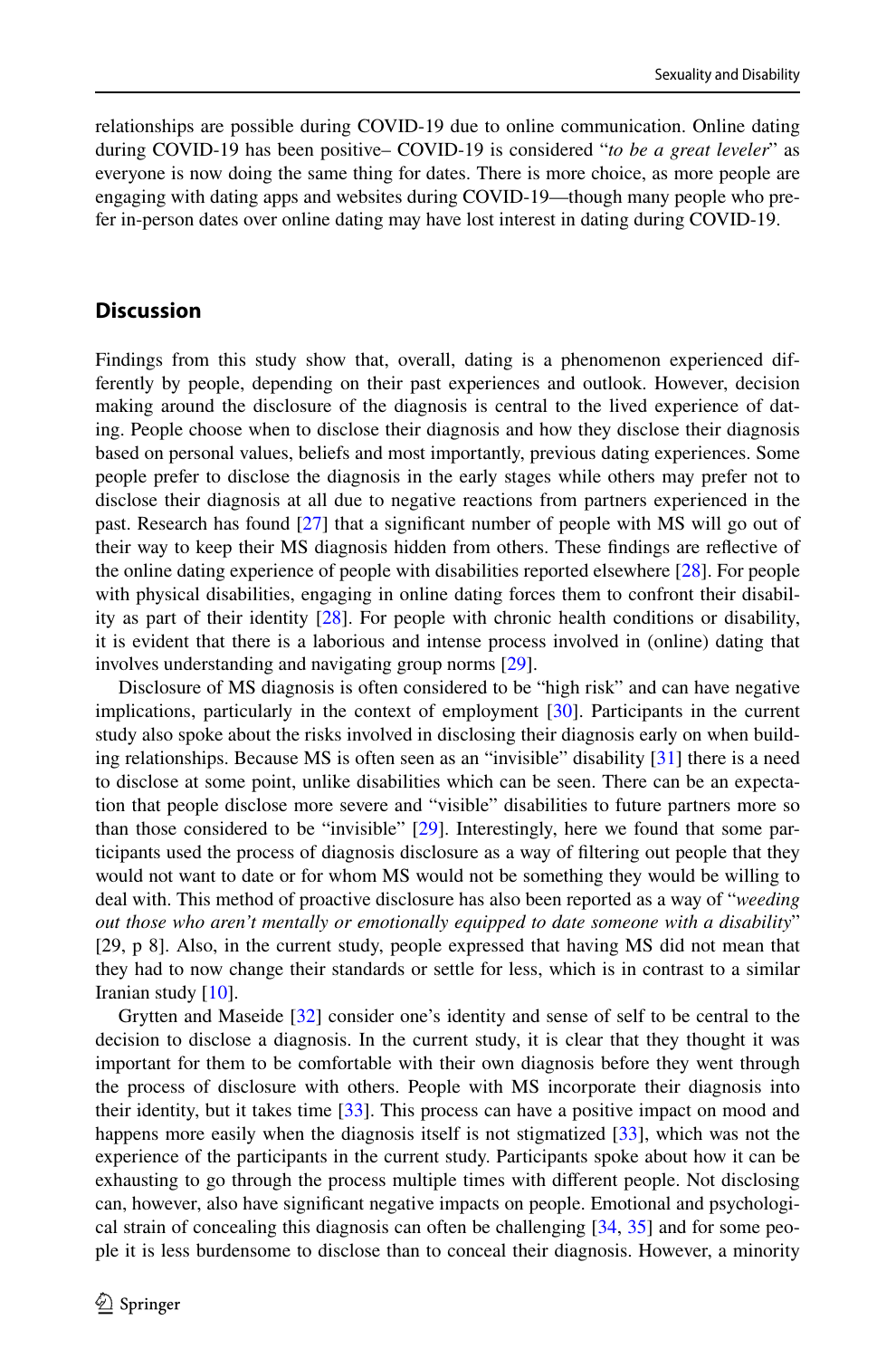experience amongst people in this study was continuing to hide their MS out of fear of being judged or treated diferently.

The process of disclosure can be associated with ethical challenges where some people report a moral dilemma in relation to being truthful, or otherwise, with regards to their health status [[30](#page-18-2)]. The (ethical or otherwise) decision to disclose is often balanced with the person's fears that are intertwined with the disclosure. A global study of 1075 people with relapsing remitting MS found that participants had signifcant concerns that their diagnosis would make them less sexually attractive and led them to fear that their partners would leave them [\[27\]](#page-17-23) and so the experiences reported from participants in the current study are not isolated.

As seen in the current study, the symptoms of MS, together with the unpredictable nature of the condition may interfere with dating activities and physical intimacy and push the person to disclose their condition earlier. The practical aspects of dating are also complicated by the symptoms of MS such as sensory symptoms, pain and fatigue. Therefore, dating activities often require careful planning or adaptation due to the unpredictable nature of MS. The impact of the fuctuating nature of MS on the partner was refected on, as dealing with the day-to-day uncertainties of the condition requires patience, persistence and understanding. The importance of healthy communication was emphasized to facilitate understanding of the condition and develop strategies to overcome such obstacles. The impact of physical symptoms on relationships is commonly reported  $[10]$  and in the current study the understanding between the couple was emphasized as a strategy to facilitate coping with the day-to-day uncertainties. This is especially important considering previous research indicating that people with MS have been found to bring considerable psychological burden into their relationships [\[36\]](#page-18-8).

### **Limitations**

Some limitations of this study may impact on the transferability of results. The number of men participating in this study was low. It is known that there is a gender diference in the experiences of men and women with MS during dating and in sexual relationships [\[5](#page-17-24), [6\]](#page-17-25). Having mixed-gender focus groups may have (i) made participants feel less comfortable sharing common experiences and/or (ii) resulted in lack of data saturation, where not enough men or women's views were gathered. However, there is evidence that well-conducted, mixed-gender focus groups, even on topics relating to relationships and intimacy, can ensure that both perspectives are considered [\[37\]](#page-18-9). Because two potential participants were unable to attend the second group, the focus groups were unbalanced in numbers of participants, with fve in the frst and only two in the second. It is known that people with a diagnosis of MS may have symptoms on a continuum of severity from mild to very disabling [[3](#page-17-1)]. The experiences of the participants in this study may not represent the experience of other people with MS. The impact of MS on sexual relationships was not discussed by participants in this study and it is not clear whether this was because it was not perceived as an issue or if participants just did not feel comfortable disclosing intimate details in a "mixed" group (or group in general). This is also an area that the majority of healthcare professionals do not proactively discuss with their clients [[38](#page-18-10), [39\]](#page-18-11) and is underreported and underassessed [[40](#page-18-12), [41](#page-18-13)], so participants may not have seen it as an area that was open for discussion.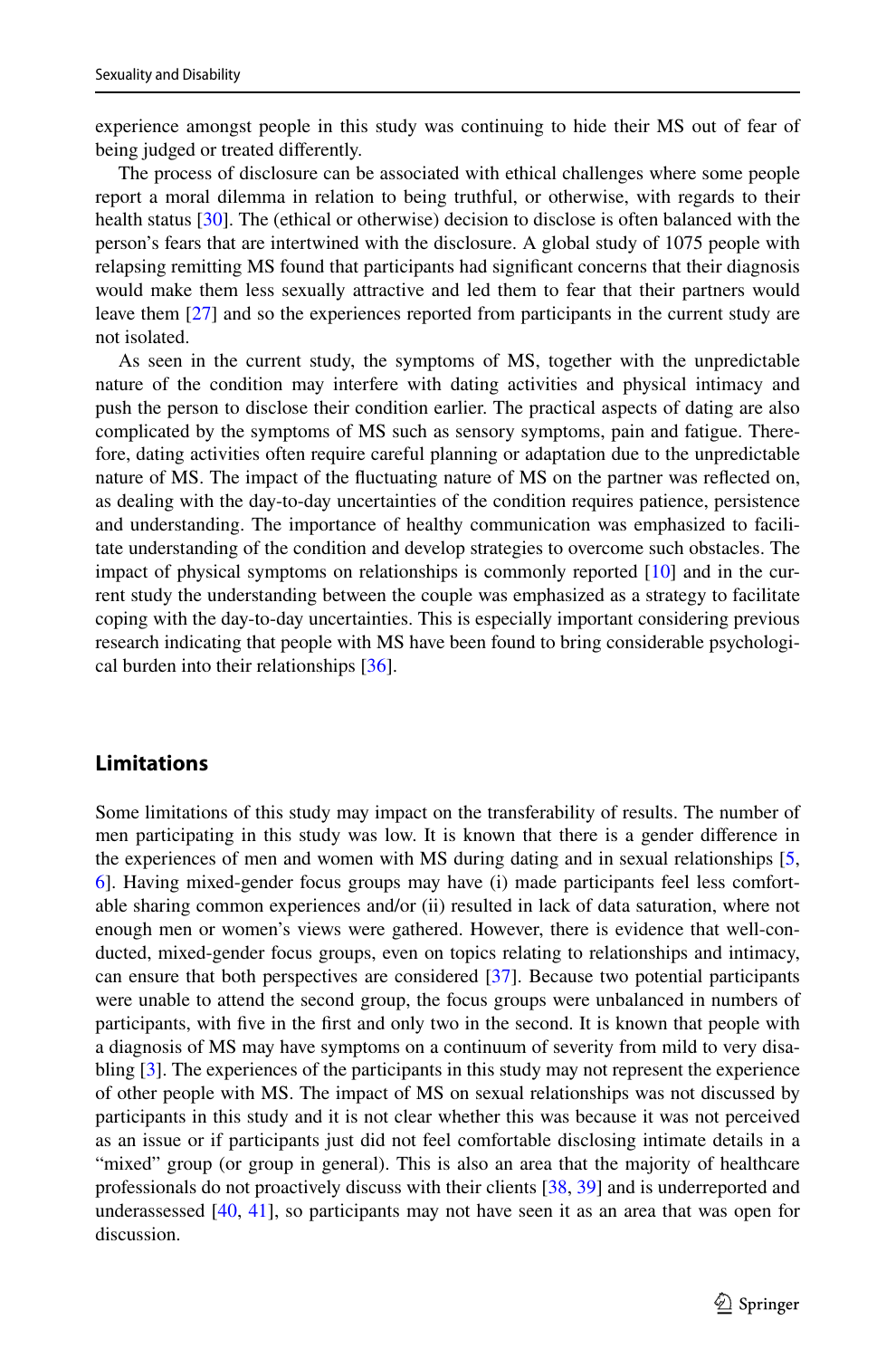### **Conclusion**

In conclusion, this study provides an understanding of the impact of MS, a chronic, progressive condition, on dating and romantic relationships. The phenomenon of dating with MS is shaped by diferences in values, beliefs and experiences. The dilemma of deciding when or how to disclose the diagnosis is omnipresent throughout the initial stages of a developing romantic relationship. Disclosing the diagnosis in the early stages allows people to ensure that the MS is something their partner is willing to accept or deal with. However, there is also a fear that disclosing the diagnosis this early may lead to rejection or give rise to preconceived ideas about the person with MS. Therefore, some people prefer to wait until they have developed a deeper bond with their partner or have fgured out whether they possess the characteristics they want in a romantic partner.

From this research, it is clear that MS has signifcant impacts on dating and can make the process of dating and searching for romantic partners more difficult. Further research is required to further explore the phenomenon of dating with MS with a broader population and understand the potential role of healthcare workers in this area.

# **Appendix**

# **Focus Group Topic Guide**

### **Introduction**

- (1) Introduction to project.
- (2) Introduction to what will happen–no more than 90 min, audio-recording (audiorecorder not yet turned on), what will happen to the audio-recording.
- (3) Introduction to moderator and co-moderator and their roles.
- (4) Any questions.
- (5) Ask for consent again before starting to record

# **Turn on the Audio‑Recorder Here**

### **Introductions**

(Tell people that no names will be written down–they are just to help us feel comfortable talking with each other today)

a. Give names and one thing you are happy to share about where you're speaking from today. Moderator and co-moderator to go frst.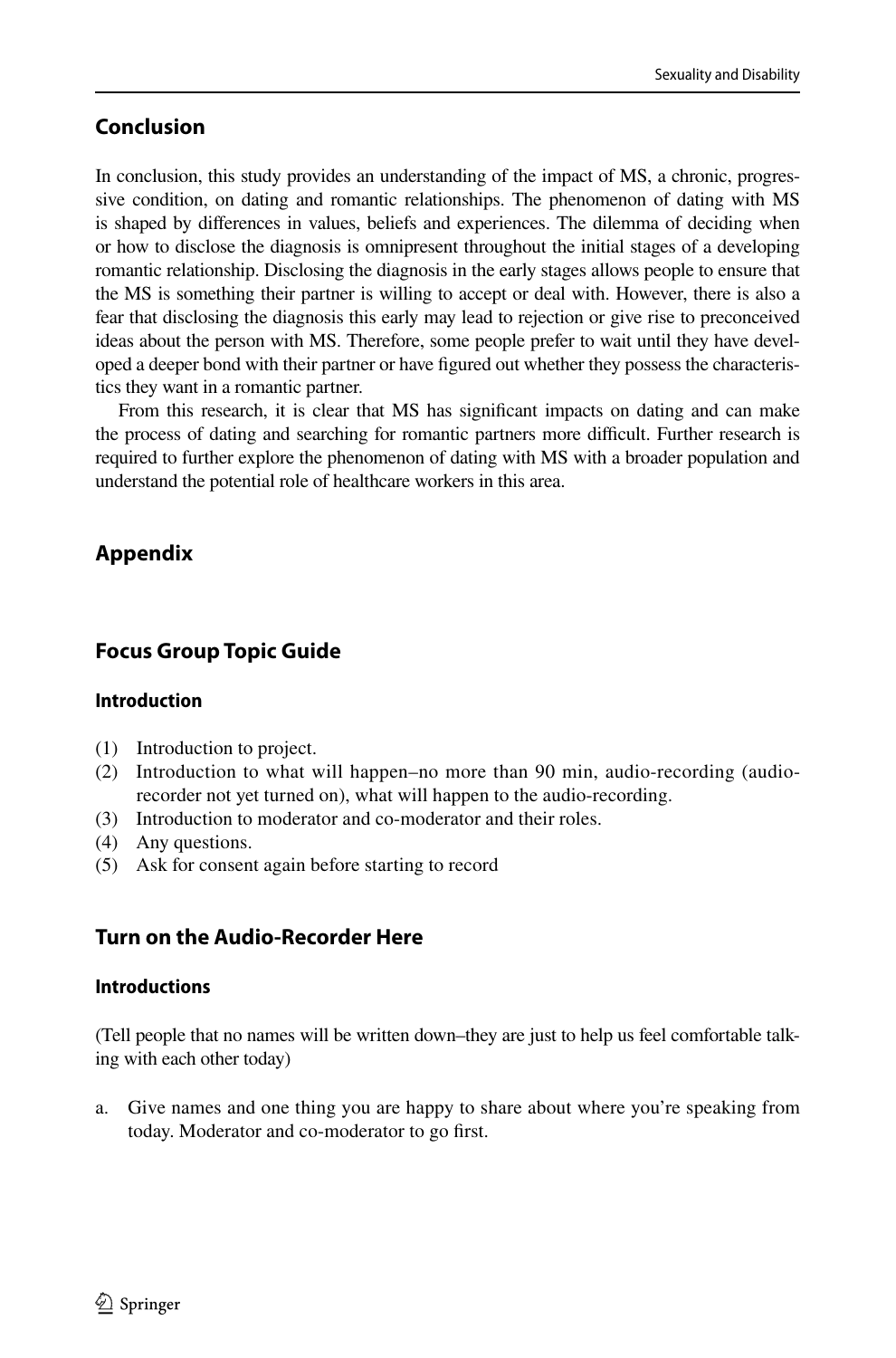### **Just Before We Start–a Bit of Guidance Around the Group**

- a. It is important that you know that we are looking for a range of experiences on this topic, so please be honest.
- b. You can disagree with someone's comments or share a diferent opinion. But please be respectful of other people's experiences.
- c. Confdentiality–what is spoken about here is not shared.
- d. And please–only one person speak at a time. If you're finding it difficult to come into the conversation–please use raise hand or text in the chat function to let me know that you'd like to come in.
- e. Has anyone got any other guidelines or things we should agree before we begin–to help you feel more comfortable to speak?

# **Start with Contextualizin Questions**

We are starting broad-

- Can you describe for me what it is like to date with MS? Can you describe for me any experiences that would give me a good idea of what it is like?
- Can you describe any experiences you've had with dating that you're happy to share?

### **Summarize Main Points Before Moving onto Another Question**

Move into apprehending the phenomenon (remaining descriptive "describe for me").

- Can you describe for me how you fnd dates? What is that experience like?
- How do you judge when to tell someone about your diagnosis?
- Can you describe what the early stages of relationships are like with MS, from your experience?

### **Prompts**

- (If someone describes a date) Can you describe what you felt or thought at that time? Can you describe what you did then/later?
- You say you felt—Can you describe for me what that was like? How it affected you?

# **Introduce New Topic Here**

- Can you describe your experience of using dating apps or online dating?
- Do you think having MS impacts on that experience?
- Online vs "in-person" dating–describe for me what that is like for you. What is your experience?
- Can you describe what impact COVID-19 has had on your dating and relationships? Move into clarifying the phenomenon (imaginative variation) This is elicited from the interview. But sample questions could be: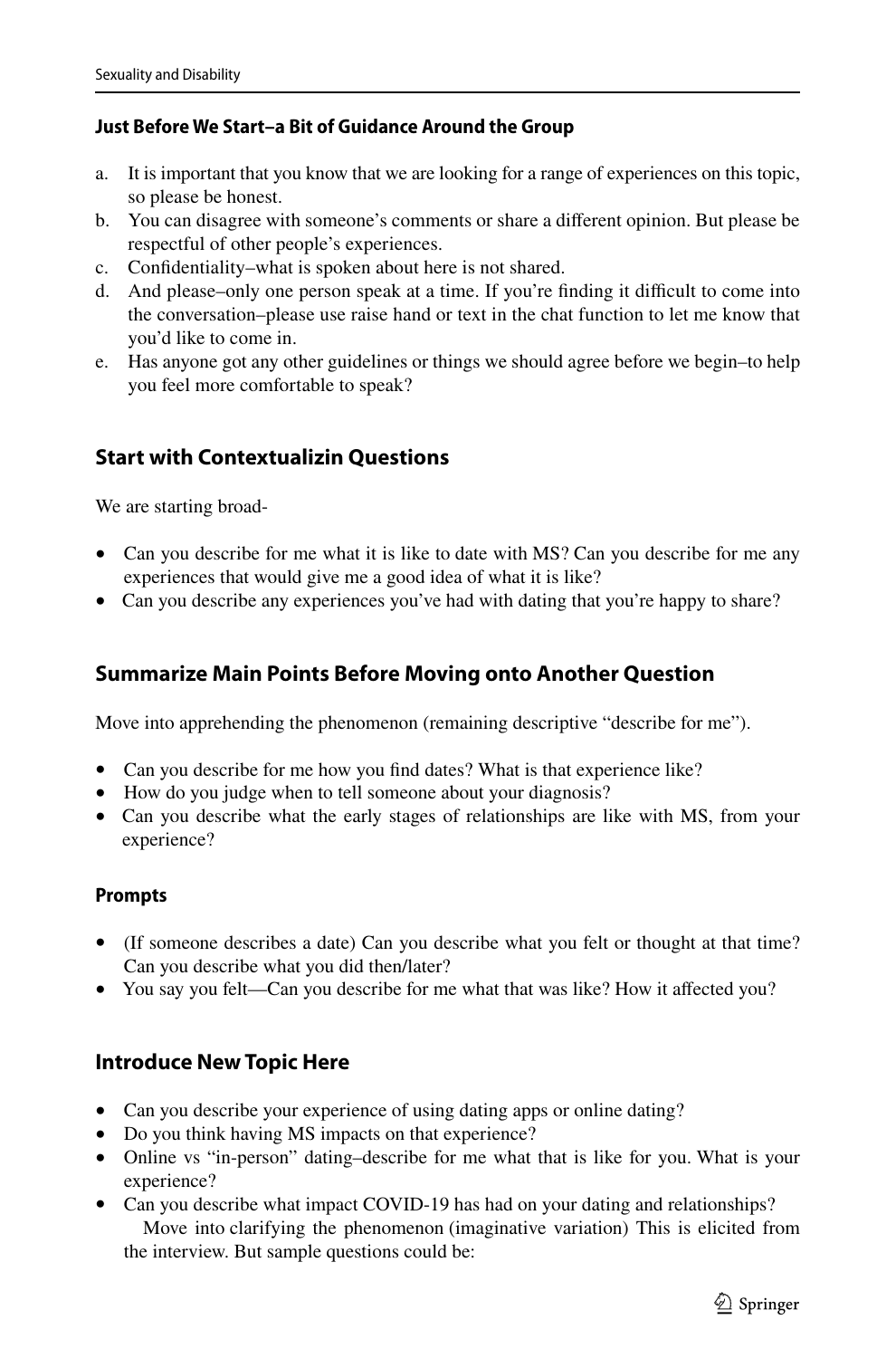How have things been diferent since COVID-19? How has your dating life changed? (if it has?).

This may already be answered from above question.

### **Prompts**

- (If someone says a date was unsuccessful) What would a successful or enjoyable date or relationship look like for you?
- (if someone says they have friends without MS who date) is there a diference in the experience of those dating without a diagnosis of MS?
- Is there anything else you wish to mention or talk about in relation to this topic?

# **Concluding**

- Member checking–so, before we leave, the main ideas that came up today were. Last question to everyone–what is the most important thing you'd like to say about what dating is like as someone with a diagnosis of MS?
- Tell people that we will get back to them with a summary of results.
- Thank people for their time.

**Acknowledgements** Thank you to MS Ireland for support and participants involved in the study.

**Authors' Contributions** KT co-wrote the funding application, co-facilitated focus groups and transcribed data, reviewed literature, led the data analysis and wrote frst drafts of this paper. JF co-wrote the funding application, facilitated a focus group, co-analyzed the data and participated in writing the paper. SF completed an extensive literature review, gathered preliminary pilot data and participated in writing the paper. SH devised the research questions and research plan, co-wrote the funding application, provided research expertise, facilitated a focus group, analyzed data and participated in writing the paper.

**Funding** Open Access funding provided by the IReL Consortium. This research is supported by Health Research Board Summer Student Scholarship 2020 (Ref: 2020SS-2020–060).

**Data Availability** Qualitative data (interview transcripts) are not available, as this was not approved by the research ethics committee.

#### **Declarations**

**Confict of Interest** The authors declare that they have no confict of interest.

**Ethical Approval** Granted by the National University of Ireland Galway Research Ethics Committee REC reference: 19-Dec-16.

**Open Access** This article is licensed under a Creative Commons Attribution 4.0 International License, which permits use, sharing, adaptation, distribution and reproduction in any medium or format, as long as you give appropriate credit to the original author(s) and the source, provide a link to the Creative Commons licence, and indicate if changes were made. The images or other third party material in this article are included in the article's Creative Commons licence, unless indicated otherwise in a credit line to the material. If material is not included in the article's Creative Commons licence and your intended use is not permitted by statutory regulation or exceeds the permitted use, you will need to obtain permission directly from the copyright holder. To view a copy of this licence, visit [http://creativecommons.org/licenses/by/4.0/.](http://creativecommons.org/licenses/by/4.0/)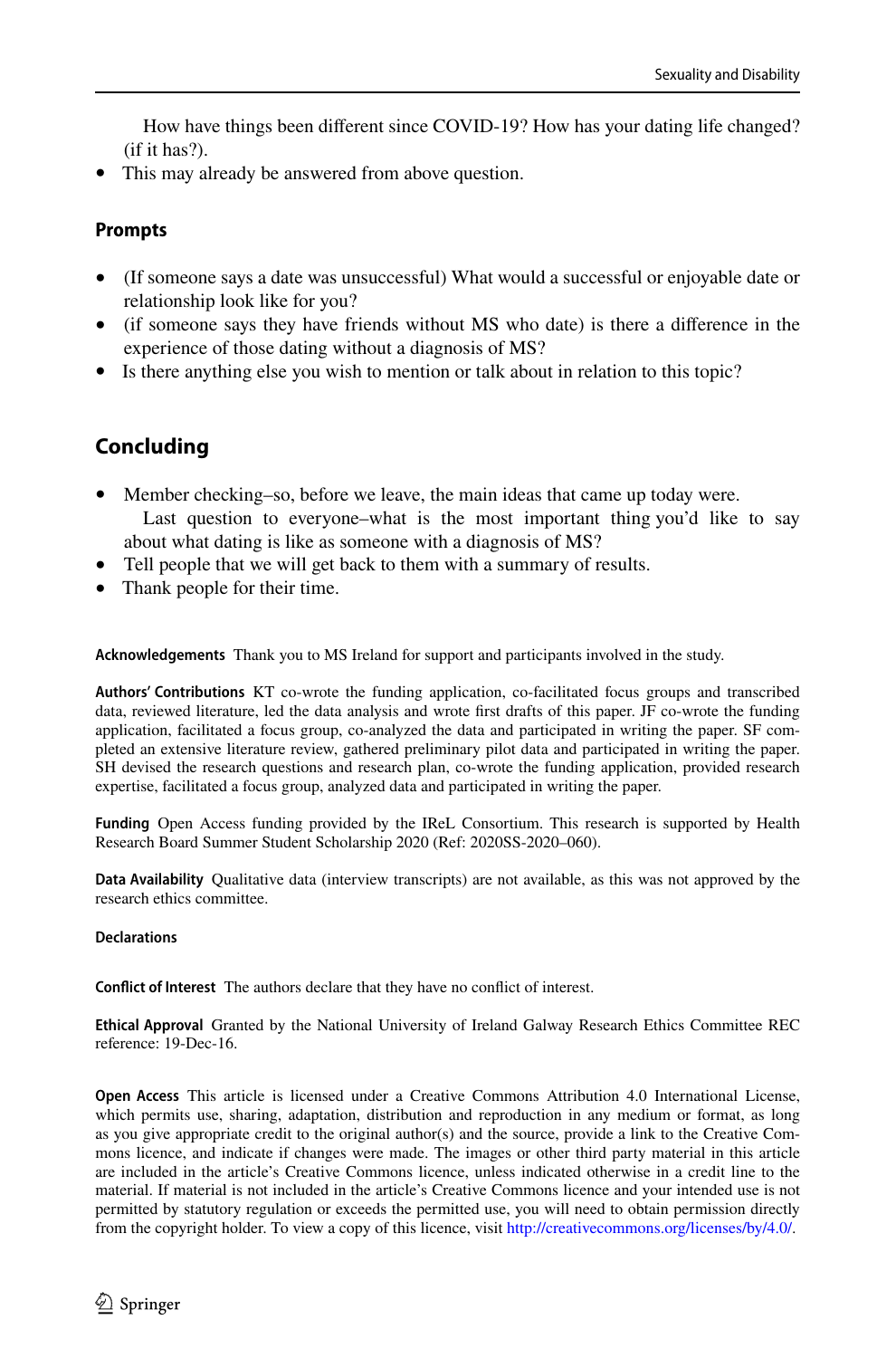# **References**

- <span id="page-17-19"></span>1. Colaizzi, P.: Psychological research as the phenomenologist views it. In: Valle, R., King, M. (eds.) Existential-phenomenological alternatives for psychology, pp. 48–71. Oxford University Press, New York (1978)
- <span id="page-17-0"></span>2. Steultjens, E., Dekker, J., Bouter, L., Cardol, M., Van den Ende, E., van de Nes, J.: Occupational therapy for multiple sclerosis. Cochrane Database Syst. Rev. **3**, 1–14 (2003)
- <span id="page-17-1"></span>3. Jones, J., Walsh, S., Isaac, C.: The relational impact of multiple sclerosis: an integrative review of the literature using a cognitive analytic framework. J. Clin. Psychol. Med. Sett. **24**(3–4), 316–340 (2017)
- <span id="page-17-2"></span>4. Neate, S., Taylor, K., Jelinek, G., De Livera, A., Simpson, S., Bevens, W., Weiland, T.: On the path together: Experiences of partners of people with multiple sclerosis of the impact of lifestyle modifcation on their relationship. Health Soc. Care Commun. **27**(6), 1515–1524 (2019)
- <span id="page-17-24"></span>5. Esmail, S., Huang, J., Lee, I., Maruska, T.: Couples' experiences when men are diagnosed with multiple sclerosis in the context of their sexual relationship. Sex. Disabil. **28**, 15–27 (2010)
- <span id="page-17-25"></span>6. Esmail, S., Munro, B., Gibson, N.: Couples' experiences with multiple sclerosis in the context of their sexual relationship. Sex. Disabil. **25**, 163–177 (2007)
- <span id="page-17-3"></span>7. Bogosian, A., Moss-Morris, R., Yardley, L., Dennison, L.: Experiences of partners of people in the early stages of multiple sclerosis. Mult. Scler. J. **15**(7), 876–884 (2009)
- <span id="page-17-4"></span>8. Herbert, L., Zerkowski, K., O'Brien, S., Leonard, K., Bhowmick, A.: Impact on interpersonal relationships among patients with multiple sclerosis and their partners. Neurogenerative Dis. Manag. **9**(3), 173–187 (2019)
- <span id="page-17-5"></span>9. Landfeldt, E., Castelo-Branco, A., Svedbom, A., Loefroth, E., Kavaliunas, A., Hillert, J.: The longterm impact of multiple sclerosis on the risk of divorce. Multiple Scler. Relat. Disord. **24**, 145–150 (2018)
- <span id="page-17-6"></span>10. Sharif, M., Doost, H., Shayegannejad, V.: 'I want to be with you, but I have MS': challenges of interpersonal relationships from the MS patient's point of view. Health Soc. Care Commun. **28**, 1030–1037 (2020)
- 11. McCarthy, K.: Dating as an occupation: Swipe right for OT. Collected Faculty and Staf Scholarship, 248 (2016)
- <span id="page-17-7"></span>12. Hunt, X., Swartz, L., Carew, M., Braathen, S., Chiwaula, M., Rohleder, P.: Dating persons with physical disabilities: the perceptions of south Africans without disabilities. Int. J Res. **20**(2), 141–155 (2018)
- <span id="page-17-8"></span>13. Rintala, D., Howland, C., Nosek, M., Bennett, J., Young, M., Foley, C., Rossi, C., Chanpong, G.: Dating issues for women with physical disabilities. Sex. Disabil. **15**, 219–242 (1997)
- <span id="page-17-9"></span>14. Crawford, D., Ostrove, J.: Representations of disability and the interpersonal relationships of women with disabilities. Women Ther. **25**(3–4), 179–194 (2003)
- <span id="page-17-10"></span>15. Parker, L., Topcu, G., Boos, D.D. & das Nair, R.: The notion of invisibility in people's experiences of the symptoms of multiple sclerosis: a systemic meta-synthesis. Disability and Rehabilitation. 1–15 (2020). <https://doi.org/10.1080/09638288.2020.1741698>
- <span id="page-17-11"></span>16. Irvine, H., Hoy, C., Lowe-Strong, A.: Psychosocial adjustment to MS: exploration of identity re-identifcation. Disabil. Rehabil. **31**(8), 599–606 (2009)
- <span id="page-17-12"></span>17. Silverman, D., Marvasti, A.: Doing Qualitative Research. SAGE, London (2008)
- <span id="page-17-13"></span>18. Morrow, R., Rodriguez, A., King, N.: Colaizzi's descriptive phenomenological method. Psychologist. **28**(8), 643–644 (2015)
- <span id="page-17-14"></span>19. Giorgi, A.: The descriptive phenomenological psychological method'. J. Phenomenol. Psychol. **43**, 3–12 (2012)
- <span id="page-17-15"></span>20. Sundler, A., Lindberg, E., Nilsson, C., Palmér, L.: Qualitative thematic analysis based on descriptive phenomenology. Nurs. Open **6**, 733–739 (2019)
- <span id="page-17-16"></span>21. McLaferty, I.: Focus group interviews as a data collecting strategy. Methodol. Issues Nurs. Res. **48**(2), 187–194 (2004)
- <span id="page-17-17"></span>22. Woodyatt, C., Finneran, C., Stephenson, R.: In-person versus online focus group discussions: a comparative analysis of data quality. Qual. Health Res. **36**(6), 741–749 (2016)
- <span id="page-17-18"></span>23. Bevan, M.: A method of phenomenological interviewing. Qual. Health Res. **24**(1), 136–144 (2014)
- <span id="page-17-20"></span>24. Ahern, K.: Ten tips for refexive bracketing. Qual. Health Res. **9**(3), 407–411 (1999)
- <span id="page-17-21"></span>25. Tong, A., Sainsbury, P., Craig, J.: Consolidated criteria for reporting qualitative research (COREQ): a 32-item checklist for interviews and focus groups. Int. J. Qual. Health Care **19**(6), 349–357 (2007)
- <span id="page-17-22"></span>26. Sanders, C.: Application of Colaizzi's method: Interpretation of an auditable decision trail by a novice researcher. Contemp. Nurse **14**(3), 292–302 (2003)
- <span id="page-17-23"></span>27. Bass, A. D., Van Wijmeersch, B., Mayer, L., Mäurer, M., Boster, A., Mandel, M., ... & Singer, B.: Efect of Multiple Sclerosis on Daily Activities, Emotional Well-being, and Relationships: The Global